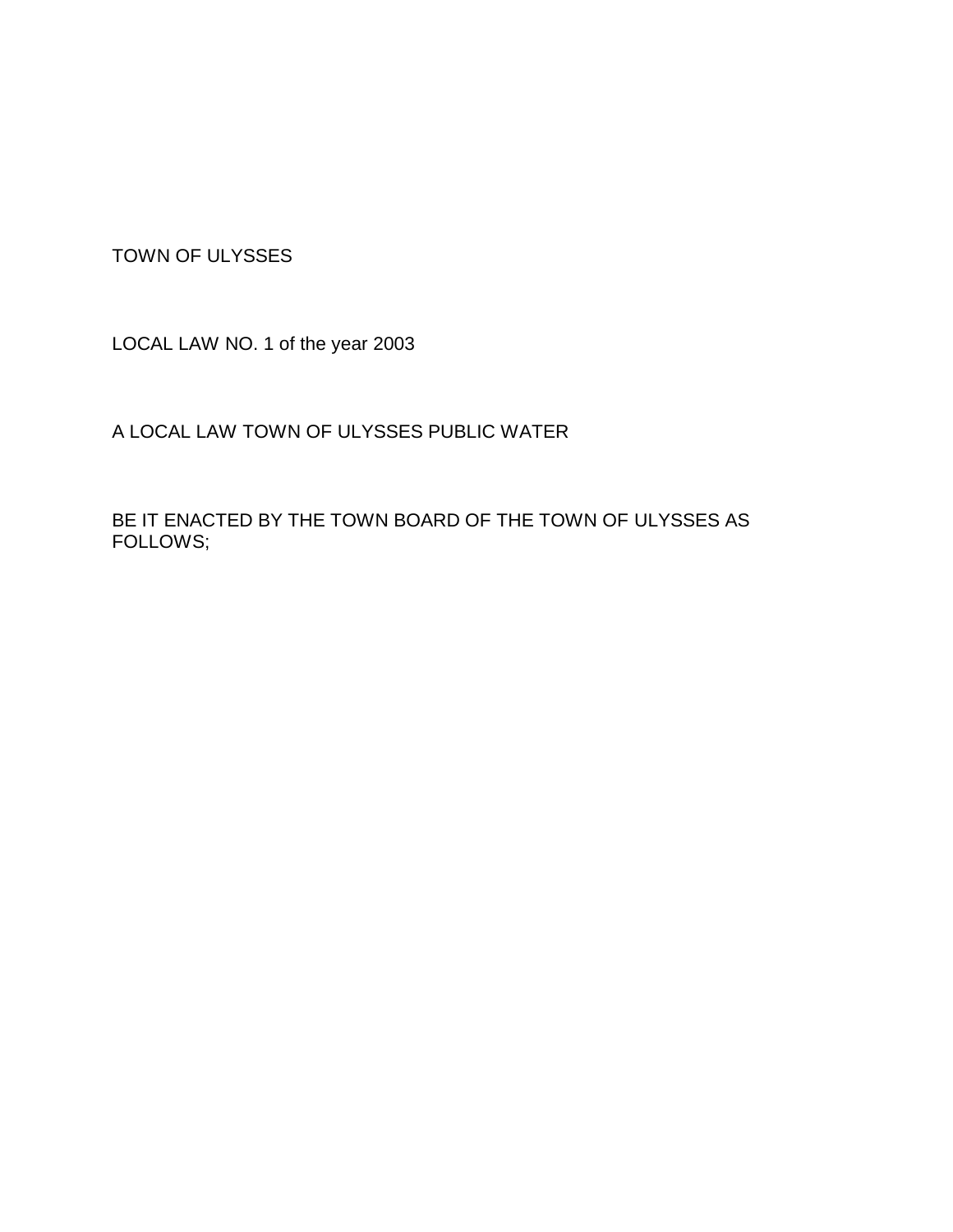*TOWN OF ULYSSES 10 ELM STREET TRUMANSBURG, NY 14886*

# *LOCAL LAW NO.* **1** *OF* **2003**

# *TOWN OF ULYSSES PUBLIC WATER*

**SEPTEMBER 15, 2003**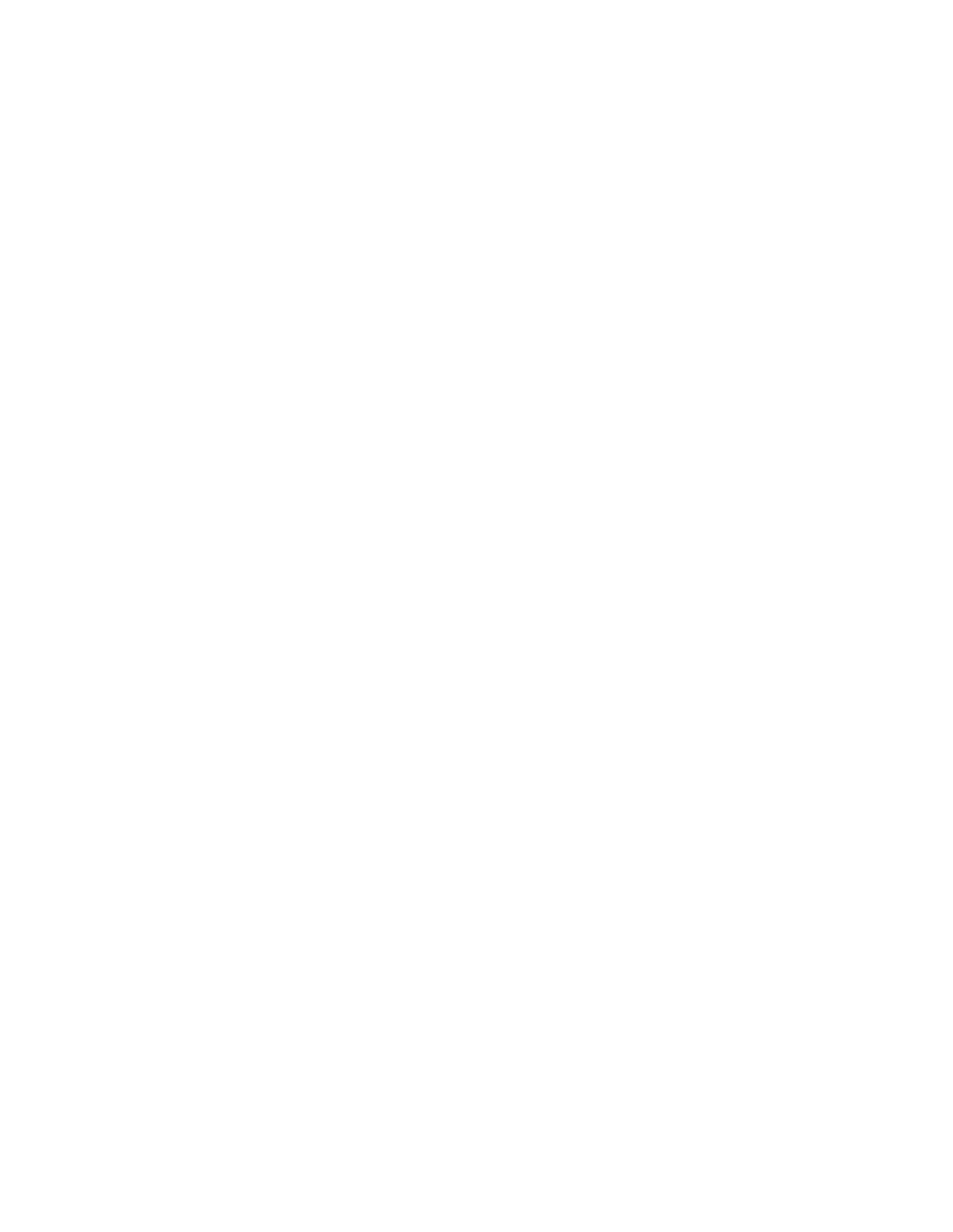# **TABLE OF CONTENTS**

|     | <b>ARTICLE</b>                              |                                           |                          |
|-----|---------------------------------------------|-------------------------------------------|--------------------------|
| 1.0 | <b>DEFINITIONS</b>                          |                                           |                          |
|     | 1.1                                         | <b>Town Water System</b>                  | 1                        |
|     | 1.2                                         | Customer/User                             | 1                        |
|     | 1.3                                         | Developer                                 | 1                        |
|     | 1.4                                         | <b>District</b>                           | $\mathbf 1$              |
|     | 1.5                                         | Easement                                  | $\mathbf 1$              |
|     | 1.6                                         | Engineer                                  |                          |
|     | 1.7                                         | Extension                                 |                          |
|     | 1.8<br>1.9                                  | <b>Intercommunity Agreement</b><br>Person |                          |
|     | 1.10                                        | Premises                                  |                          |
|     |                                             | 1.11 Public Water System                  |                          |
|     | 1.12                                        | <b>Registered Contractor</b>              | 22223333333              |
|     | 1.13                                        | Service Area                              |                          |
|     | 1.14                                        | Superintendent                            |                          |
|     | 1.15                                        | Temporary Use                             |                          |
|     |                                             | 1.16 Town                                 | $\overline{\mathbf{4}}$  |
|     | 1.17                                        | <b>Town Board</b>                         | $\overline{\mathcal{A}}$ |
|     |                                             | 1.18 Town Engineer                        | $\overline{4}$           |
| 2.0 |                                             | <b>GENERAL</b>                            | 4                        |
|     | 2.1                                         | <b>Water Superintendent</b>               | 4                        |
|     | 2.2                                         | <b>Authority of Superintendent</b>        | $\mathbf 5$              |
|     | 2.3                                         | <b>Billing Clerk and Collection Clerk</b> | 5                        |
| 3.0 | <b>PERMITS</b>                              |                                           |                          |
|     | 3.1                                         | <b>Permit Required</b>                    | 6                        |
|     | 3.2                                         | <b>Application for Permit</b>             | 6                        |
| 4.0 | WATER SERVICE INSTALLATIONS AND MAINTENANCE | $\overline{7}$                            |                          |
|     | 4.1                                         | Authority to Connect to Water Mains       | 7                        |
|     | 4.2                                         | <b>Registered Contractor</b>              | $\overline{7}$           |
|     | 4.3                                         | <b>Insurance Requirements</b>             | $\bf 8$                  |
|     | 4.4                                         | Inspection by Superintendent              | 8                        |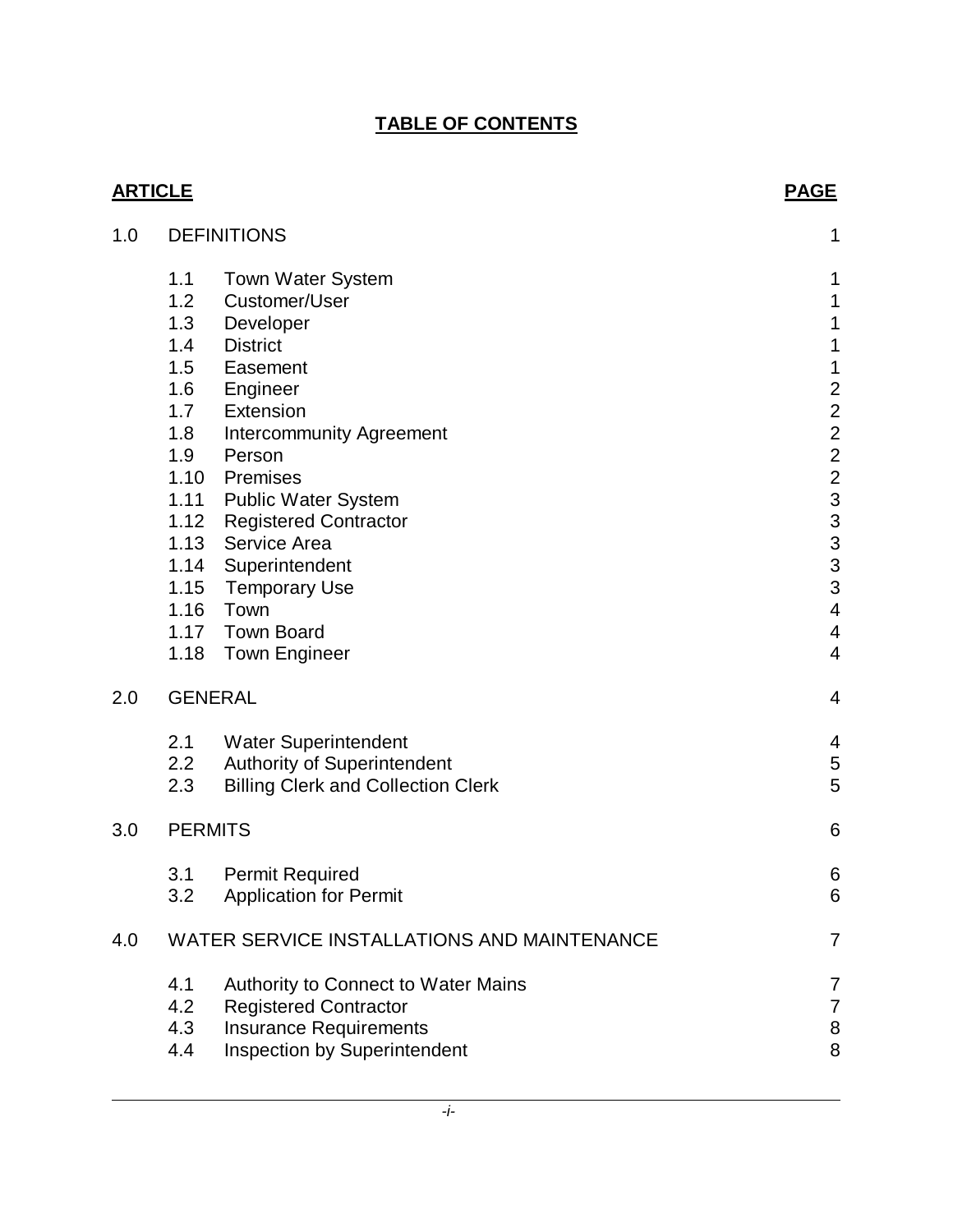# **TABLE OF CONTENTS - Continued**

| <b>ARTICLE</b> |                                          |                                                  | <b>PAGE</b>      |
|----------------|------------------------------------------|--------------------------------------------------|------------------|
|                | 4.5                                      | Highway Work Permits May Be Required             | 9                |
|                | 4.6                                      | <b>Installation Requirements</b>                 | $\boldsymbol{9}$ |
|                | 4.7                                      | Modifications in Event of Ground Surface Changes | 9                |
|                | 4.8                                      | <b>Customer's Maintenance Responsibility</b>     | 10               |
|                | 4.9                                      | <b>Notice Required For Service Shutoff</b>       | 10               |
|                | 4.10                                     | <b>Building Plumbing Drain Required</b>          | 10               |
|                | 4.11                                     | <b>Reactivation of Discontinued Service</b>      | 10               |
|                | 4.12                                     | <b>Resale of Water Prohibited</b>                | 11               |
|                | 4.13                                     | Separate Meters Required                         | 11               |
|                | 4.14                                     | <b>Temporary Water Service or Usage</b>          | 11               |
| 5.0            | <b>WATER METERS</b>                      |                                                  |                  |
|                | 5.1                                      | <b>Meters Required</b>                           | 12               |
|                | 5.2                                      | Maintenance and Replacement of Meters            | 12               |
|                | 5.3                                      | <b>Tile Set Meters Required</b>                  | 13               |
| 6.0            | <b>CROSS CONNECTION CONTROL</b>          |                                                  |                  |
|                | 6.1                                      | <b>Cross Connection Defined</b>                  | 13               |
|                | 6.2                                      | <b>Requirements For Cross Connection Control</b> | 13               |
|                | 6.3                                      | <b>Customer Responsibility</b>                   | 14               |
|                | 6.4                                      | Separate Sources of Water Restricted             | 14               |
| 7.0            | OPERATION AND USE OF HYDRANTS AND VALVES |                                                  | 15               |
|                | 7.1                                      | <b>Use Restricted</b>                            | 15               |
|                | 7.2                                      | Notification of Use Required                     | 16               |
|                | 7.3                                      | <b>Tools for Hydrant and Valve Operation</b>     | 16               |
| 8.0            | <b>EXTENSIONS OF WATER SYSTEM</b>        |                                                  |                  |
|                | 8.1                                      | <b>Engineering Plans and Approval Required</b>   | 16               |
|                | 8.2                                      | <b>Standard Specifications and Details</b>       | 16               |
|                | 8.3                                      | <b>Construction Inspection Required</b>          | 17               |
|                | 8.4                                      | <b>Testing and Certification</b>                 | 17               |
|                | 8.5                                      | <b>Record Drawings</b>                           | 17               |
|                | 8.6                                      | <b>Dedication of Facilities</b>                  | 17               |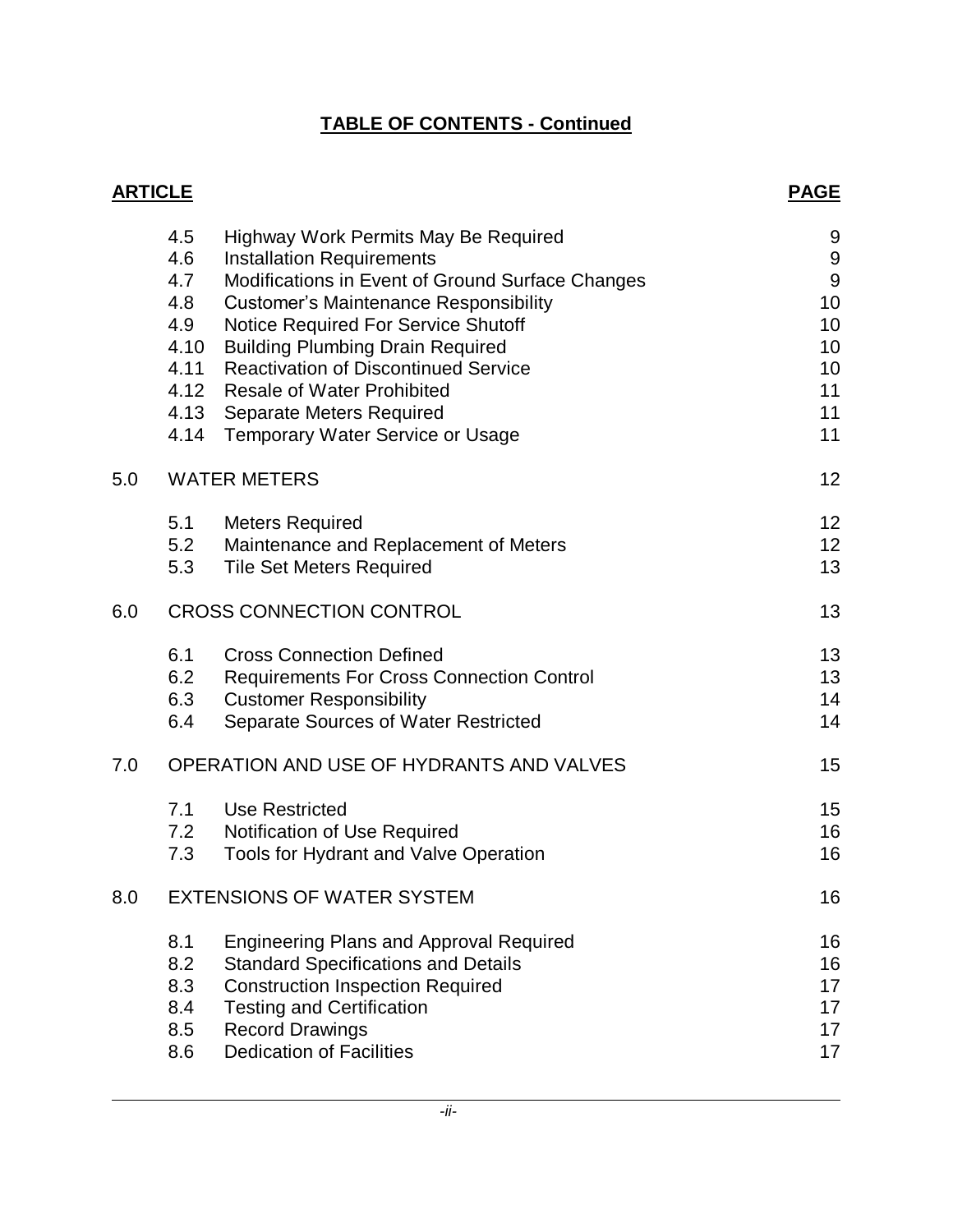| 8.7 | Easements                            |  |
|-----|--------------------------------------|--|
|     | 8.8 Restoration                      |  |
|     | <b>TABLE OF CONTENTS - Continued</b> |  |

|      | <b>ARTICLE</b><br><b>PAGE</b>                             |                                                                                                                                                                                                                                                                                                             |                                  |
|------|-----------------------------------------------------------|-------------------------------------------------------------------------------------------------------------------------------------------------------------------------------------------------------------------------------------------------------------------------------------------------------------|----------------------------------|
| 9.0  | <b>RIGHT TO RESTRICT WATER USE</b>                        |                                                                                                                                                                                                                                                                                                             |                                  |
|      | 9.1<br>9.2<br>9.3                                         | Circumstances Warranting Restriction<br><b>Water Conservation</b><br>Moratorium                                                                                                                                                                                                                             | 19<br>19<br>20                   |
| 10.0 | <b>CHARGES AND BILLS</b>                                  |                                                                                                                                                                                                                                                                                                             | 21                               |
|      |                                                           | 10.1 User Fees<br>10.2 Water Rates and Billing Schedule<br>10.3 Delinquent Payments<br>10.4 Charges When Meter Malfunctions                                                                                                                                                                                 | 21<br>21<br>21<br>23             |
| 11.0 |                                                           | STEAM BOILERS AND HOT WATER TANKS                                                                                                                                                                                                                                                                           |                                  |
|      |                                                           | 23<br>12.0 WATER FLOW AND PRESSURE                                                                                                                                                                                                                                                                          |                                  |
| 13.0 | PROVISIONS RELATED TO INTERCOMMUNITY<br><b>AGREEMENTS</b> |                                                                                                                                                                                                                                                                                                             | 24                               |
|      | 13.1<br>13.4<br>13.5<br>13.6                              | Applicability of Town of Ulysses / Town of Ithaca Agreement<br>13.2 Town of Ithaca Rules Applicable<br>13.3 Town of Ithaca's Approval of Improvements Required<br>Service within Areas of Extension<br>Improvements Subject to Town of Ulysses/Town of Ithaca Agreement<br>Service Connections Made by Town | 24<br>24<br>24<br>25<br>25<br>25 |
| 14.0 | <b>ENFORCEMENT AND PENALTY</b>                            |                                                                                                                                                                                                                                                                                                             | 25                               |
|      | 14.1                                                      | <b>Administrative Remedies</b>                                                                                                                                                                                                                                                                              | 25                               |
|      |                                                           | 14.1.1 Notification of Violation<br>14.1.2 Consent Orders                                                                                                                                                                                                                                                   | 25<br>26                         |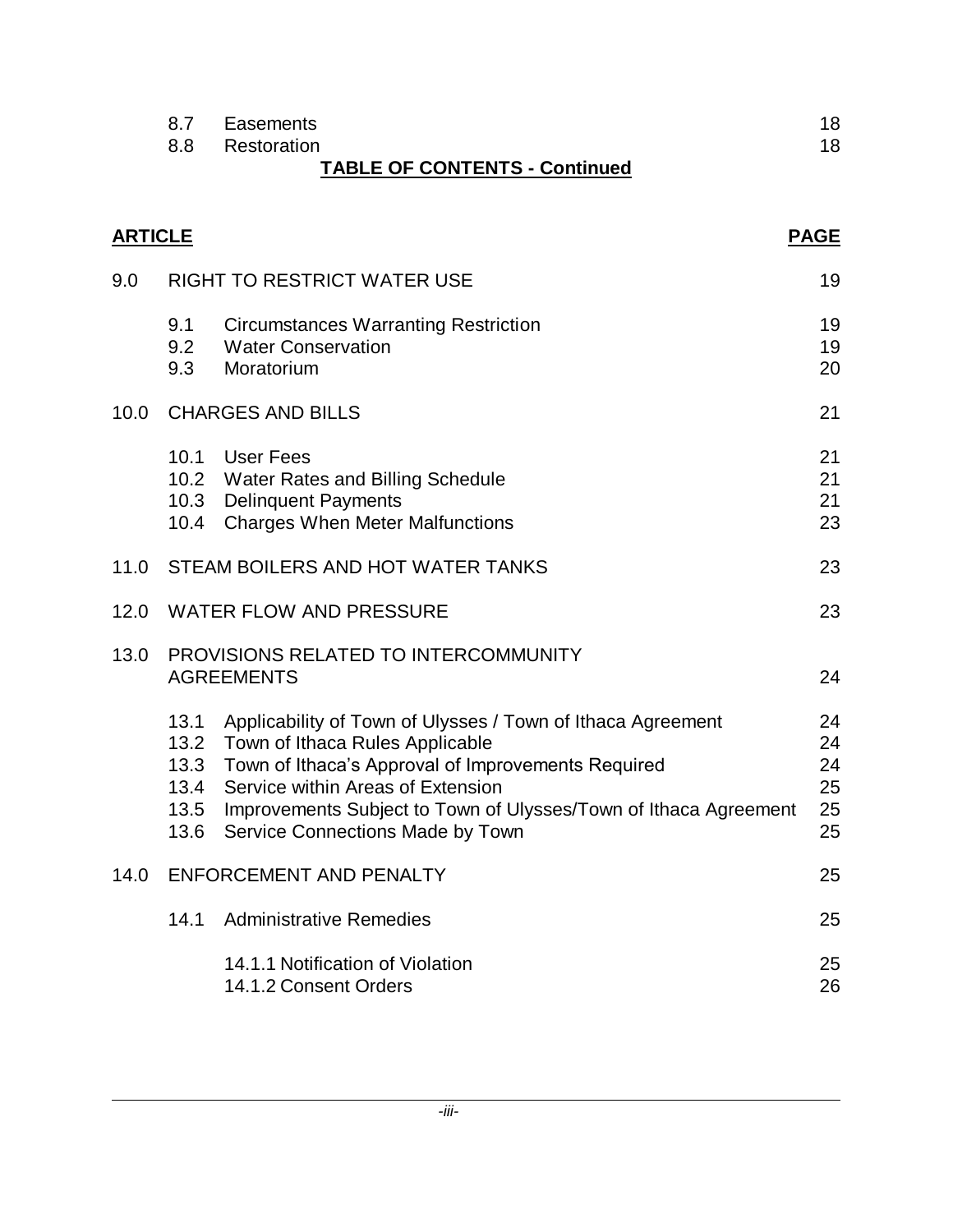# **TABLE OF CONTENTS - Continued**

| <b>ARTICLE</b> |                       |                                                                                |                                                                                                                                                                                                                                                                                                                   | <u>PAGE</u>                                        |
|----------------|-----------------------|--------------------------------------------------------------------------------|-------------------------------------------------------------------------------------------------------------------------------------------------------------------------------------------------------------------------------------------------------------------------------------------------------------------|----------------------------------------------------|
|                |                       | 14.1.3<br>14.1.4<br>14.1.6<br>14.1.7<br>14.1.8<br>14.1.9<br>14.1.10<br>14.1.11 | Administrative or Compliance Orders<br><b>Administrative Fines</b><br>14.1.5 Cease and Desist Orders<br><b>Termination of Permit</b><br><b>Water Supply Severance</b><br><b>Show-Cause Hearing</b><br>Failure of User to Petition the Superintendent<br><b>Notice</b><br><b>Right to Choose Multiple Remedies</b> | 26<br>27<br>28<br>29<br>30<br>31<br>32<br>32<br>33 |
|                | 14.2                  |                                                                                | <b>Judicial Remedies</b>                                                                                                                                                                                                                                                                                          | 33                                                 |
|                |                       | 14.2.1<br>14.2.4<br>14.2.5                                                     | <b>Civil Actions for Penalties</b><br>14.2.2 Court Orders<br>14.2.3 Criminal Penalties<br><b>Additional Injunctive Relief</b><br><b>Summary Abatement</b>                                                                                                                                                         | 33<br>35<br>35<br>36<br>37                         |
| 15.0           | <b>CONFLICTS</b>      |                                                                                | 37                                                                                                                                                                                                                                                                                                                |                                                    |
| 16.0           | <b>SEVERABILITY</b>   |                                                                                | 37                                                                                                                                                                                                                                                                                                                |                                                    |
| 17.0           | <b>EFFECTIVE DATE</b> |                                                                                |                                                                                                                                                                                                                                                                                                                   | 38                                                 |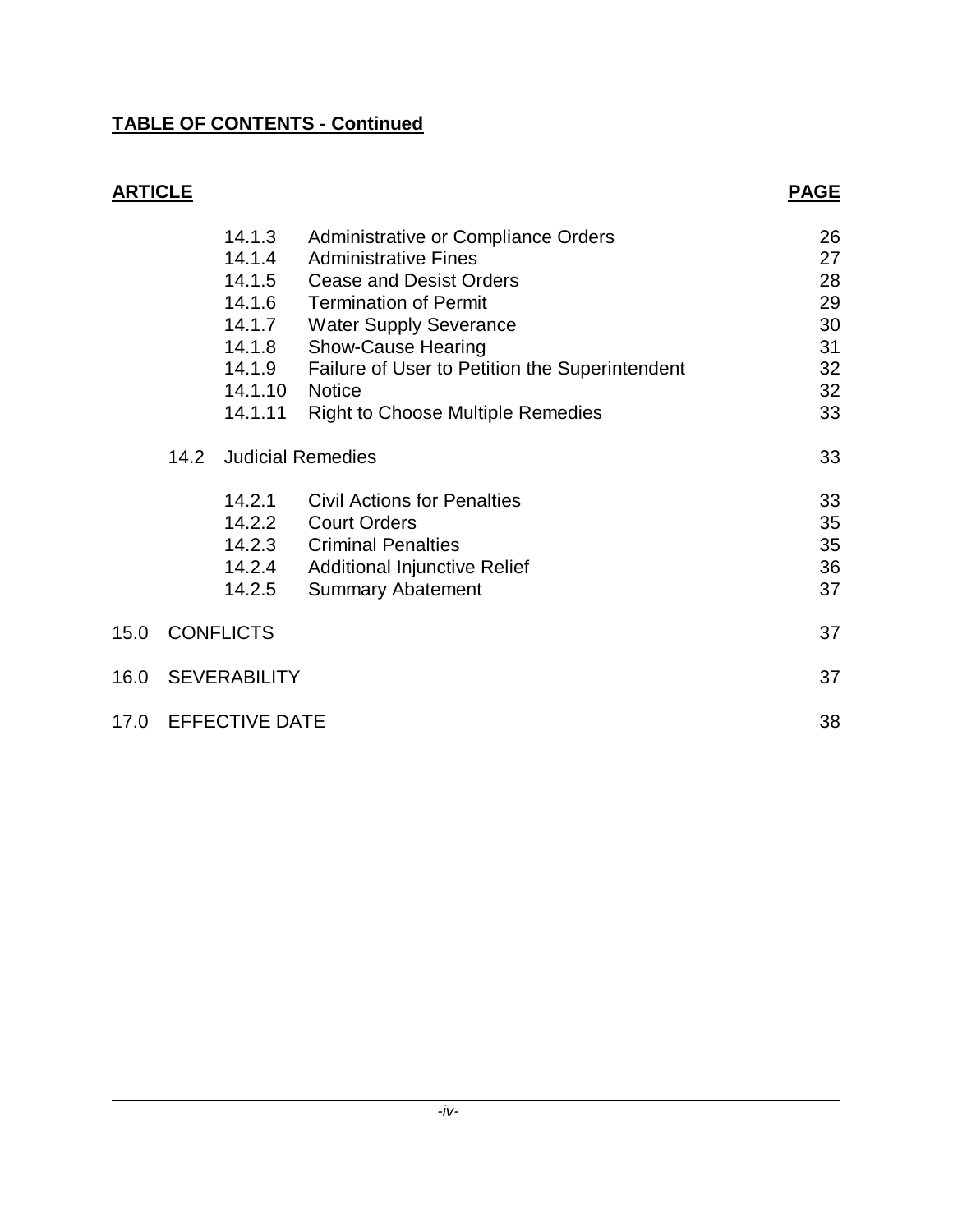#### **1.0 DEFINITIONS**

Unless the context specifically indicates otherwise, the meanings of the words, terms and phrases used herein shall be as follows:

### **1.1 Town Water System**

All property, plant, pipes, tanks, pump stations and other facilities and appurtenances existing for the purpose of supplying and distributing water, which are owned by the Town of Ulysses.

### **1.2 Customer/User**

Property owner with water service installed from a public water system in the Town of Ulysses to premises on said property.

### **1.3 Developer**

Any person who subdivides or improves land for the purpose of constructing, or causing to be constructed, buildings for which potable water are required.

## **1.4 District**

A water district of the Town of Ulysses duly formed in accordance with the laws of New York State.

### **1.5 Easement**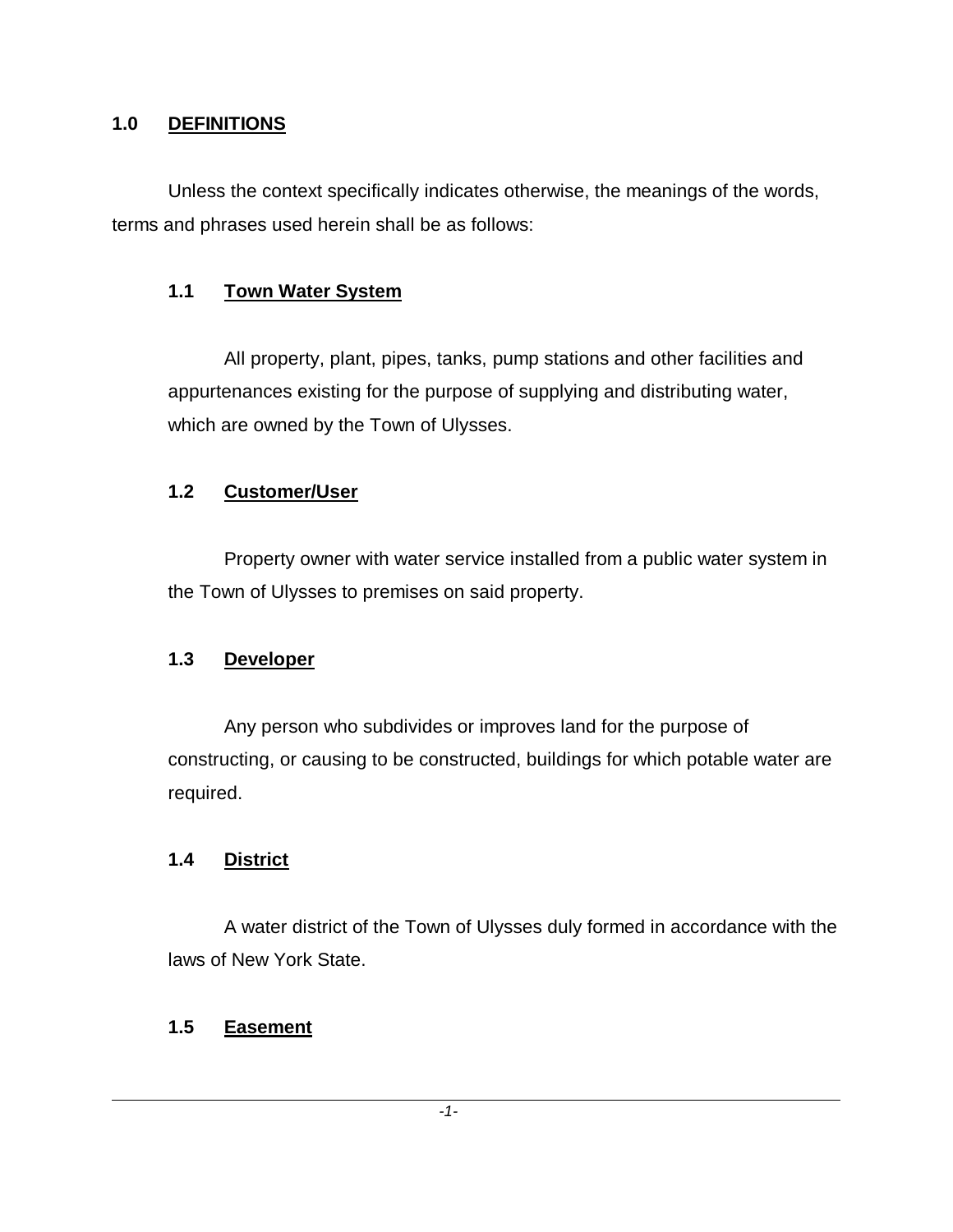An acquired legal right for the specific use of land owned by others.

# **1.6 Engineer**

A person or firm possessing licenses to practice engineering and conduct business in New York State appointed by the Town Board to advise the Town Board on matters related to the public water system.

# **1.7 Extension**

Attachment of a waterline, to an existing waterline.

# **1.8 Intercommunity Agreement**

An Agreement lawfully entered into By and Between the Town of Ulysses, Tompkins County, New York, acting on its own behalf or on the behalf of one of its Districts, and any other Person or group of Persons, and defined herein, for the purpose of providing or receiving services for water supply, treatment, transmission, distribution and related services.

# **1.9 Person**

Any individual, public or private corporation, political subdivision, Federal, State or local agency or entity association, trust, estate or any other legal entity whatsoever.

# **1.10 Premises**

Shall mean any parcel of real property including land, improvements or appurtenances, such as buildings, grounds, etc.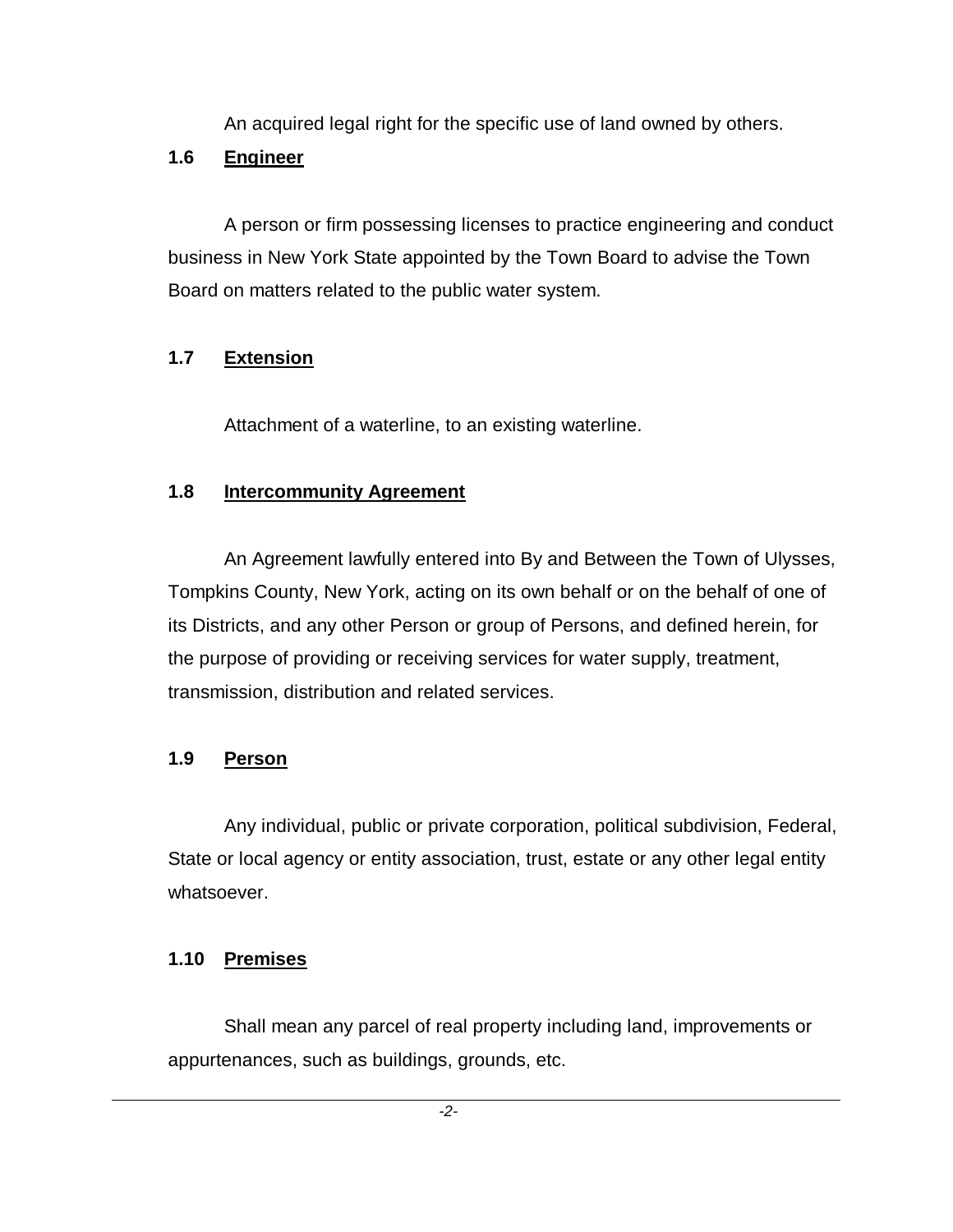#### **1.11 Public Water System**

All property, plant, pipes, tanks, pump stations and other facilities and appurtenances which are used to supply potable water to customers within the Town of Ulysses.

### **1.12 Registered Contractor**

One who has submitted to the Town proof of required insurance, received a copy of Local Law # 1, 2003, the official Town of Ulysses Standard Specifications and Details for Water Facilities, paid the required fee, and agreed to abide by Town Specifications and Local Law.

### **1.13 Service Area**

The legally defined bounds of real property within the Town of Ulysses in which water may be distributed from the Public Water System. The bounds shall be established, altered, changed, modified, reduced, enlarged, combined, or consolidated only by action of the Town of Ulysses Town Board.

### **1.14 Superintendent**

The person(s) appointed by the Town Board to oversee operation and maintenance of the public water system(s), and otherwise carry out duties and functions defined herein and as may be prescribed by the Town Board.

### **1.15 Temporary Use**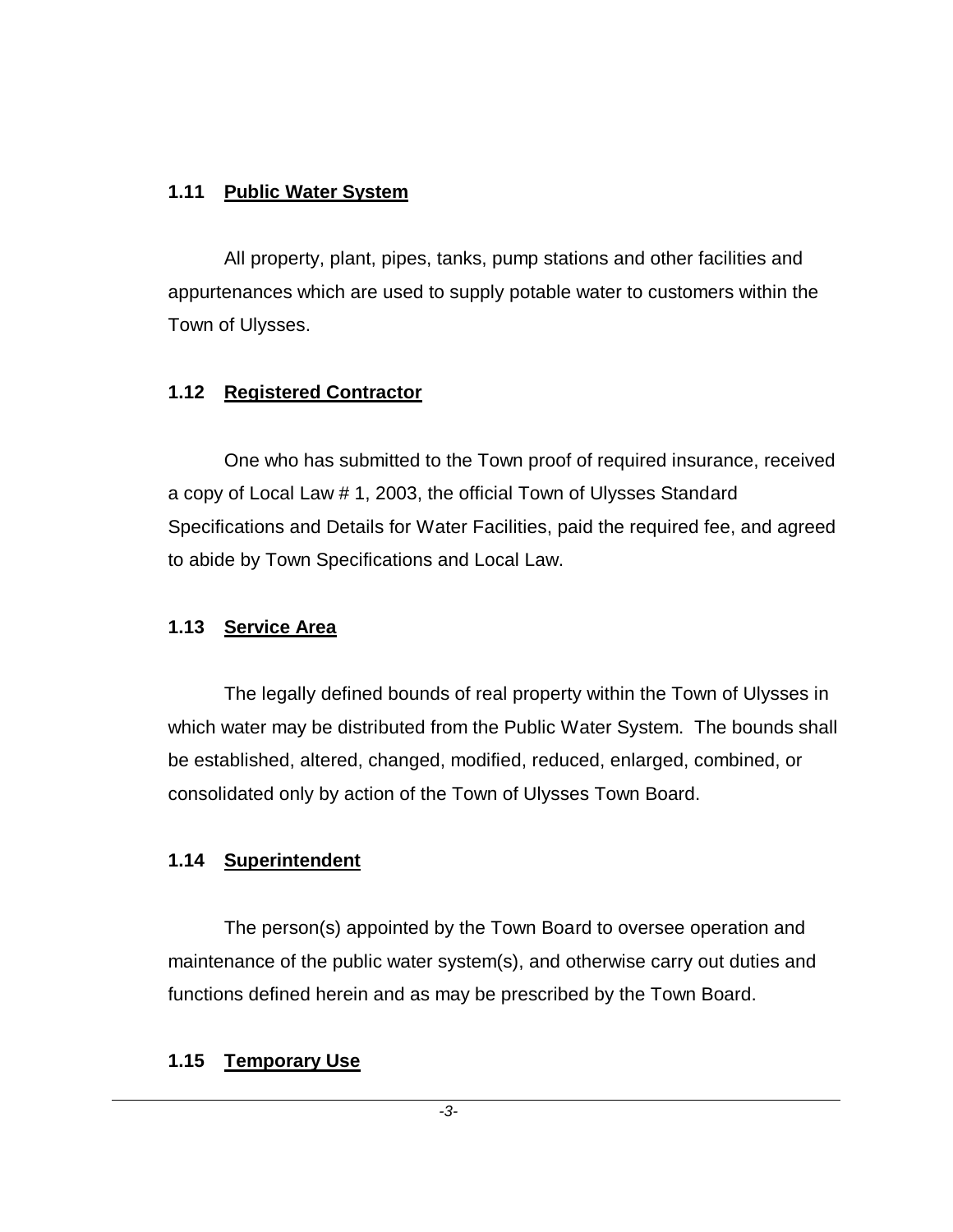A temporary use shall be defined by, but not limited to, the following examples: the supplying of water to an adjacent property in an emergency situation, the supplying of water to a construction trailer or site until permanent connections can be to the site, or supplying water to a festival or short-lived event (for no more than one week).

### **1.16 Town**

Shall mean the Town of Ulysses, Tompkins County, State of New York, and may as appropriate mean the Town of Ulysses acting on behalf of a district.

## **1.17 Town Board**

Shall mean Town Board of the Town of Ulysses, Tompkins County, New York acting on behalf of the Town or on behalf of the Water District as Board of Water Commissioners.

## **1.18 Town Engineer**

Shall mean the engineer appointed by the Town Board for the purposes of this Law or his authorized agent or representative.

### **2.0 GENERAL**

### **2.1 Water Superintendent**

There shall be appointed for the various Town water districts in the same manner and for such term and on such basis as the Town Board may determine, a Superintendent of Water Supply, who, on behalf of the Town Board, shall have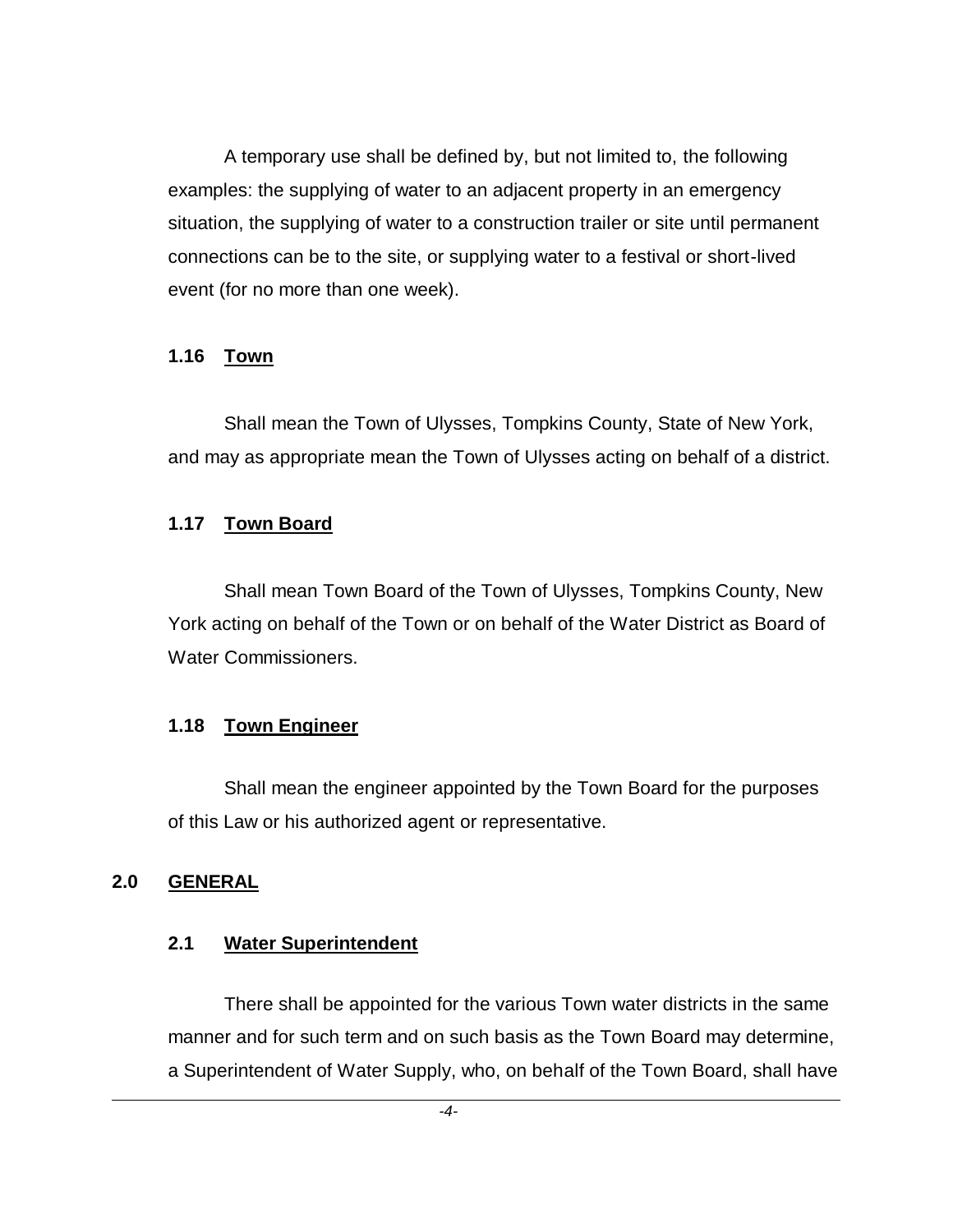general supervision of the operation and maintenance of the water systems in each district, issue all permits required hereby, read meters, inspect service installations, and perform other such duties as required for operation and maintenance of the water systems as the Town Board may direct.

### **2.2 Authority of Superintendent**

Wherever it is referred to herein that permission be granted by or that an application be made to, or that an act be done by or that the District approves an act, it shall mean the Superintendent of Water Supply of the District.

By authorization of the Town Board through a resolution, the Superintendent may shut off the water supply and remove the meter whenever any of the provisions of these rules, regulations and ordinances are violated.

The Superintendent of the District or his authorized agents shall have full power to enter the premises of any consumer, during normal business hours, to read the meters or to examine fixtures, plumbing and manner of water use.

## **2.3 Billing Clerk and Collection Clerk**

There shall be appointed by the Town Board both a Billing Clerk and a Collection Clerk whom shall serve at the direction of the Board. The Billing Clerk shall render bills for water furnished or other service given. The Collection Clerk shall collect all accounts due and owing, file a monthly report of accounts with the Town Board, and make such other reports as the Board may require.

All money received by the Collection Clerk on behalf of the various districts shall forthwith be deposited in such banks or trust companies as the Town Board may from time to time direct.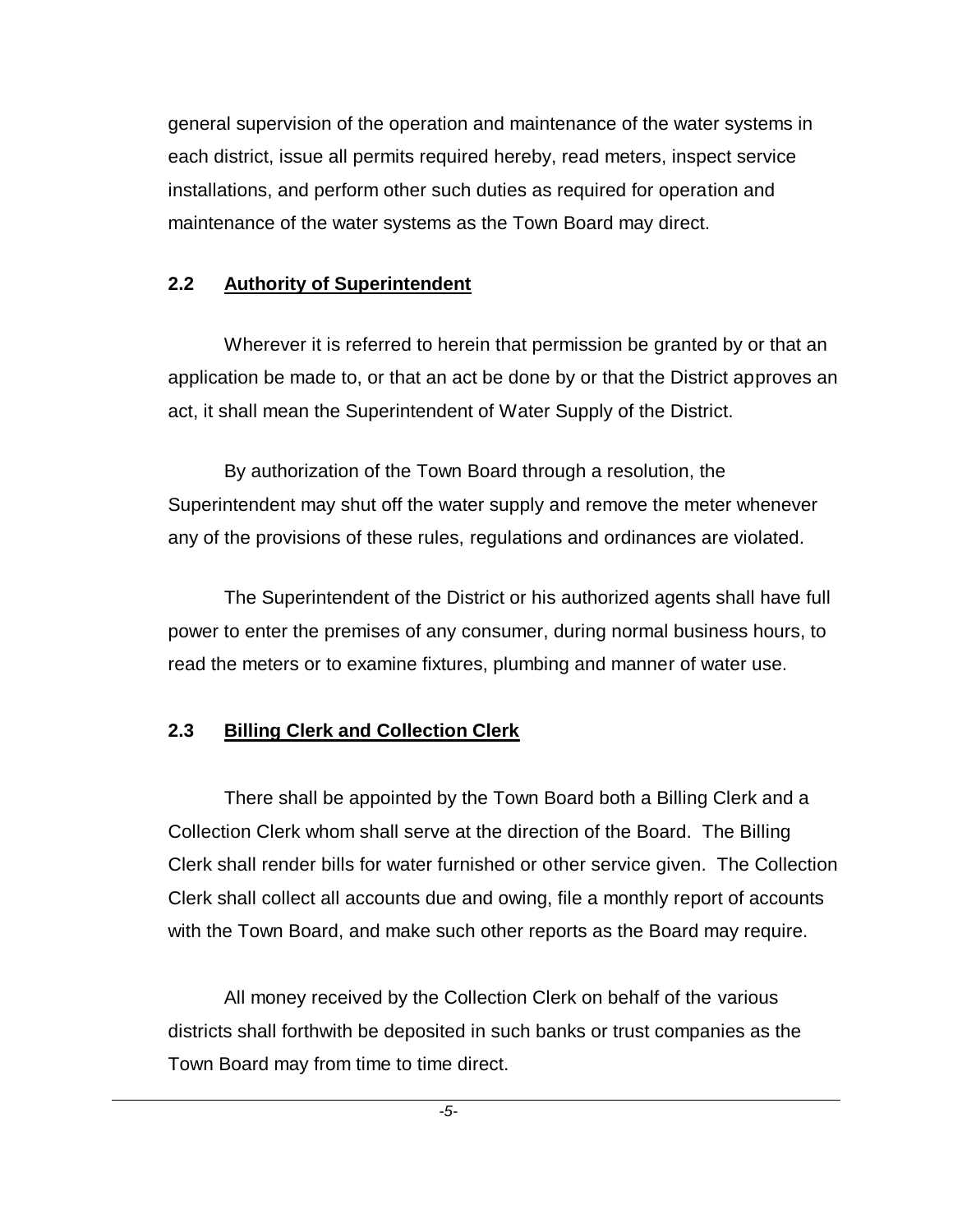Claims and charges against the District shall be audited and paid in the same manner as Town charges.

The Collection Clerk shall give bond for the faithful performance of his or her duties and for rendering a just and true account of all moneys received by him or her on behalf of the various districts in said sum as the Town Board may, from time to time direct. The premium of such bond shall be a District charge.

#### **3.0 PERMITS**

#### **3.1 Permit Required**

No person shall make connection to the water supplied by the District for any purpose whatsoever without having first obtained a permit upon written application therefore, and after having first paid the charges pertaining to the introduction of water to the premises. The District and/or Town Board shall have the right to reject any application or to stipulate such conditions as may be necessary to maintain acceptable operating conditions in the system.

### **3.2 Application for Permit**

All applications for introduction of water to any premises or for the use of water shall be made upon the Application For Plumbing Permit form furnished by the District for such purpose, and shall be signed by the owner or his, her or its duly authorized agent. Such application shall contain a statement of all uses for which water is desired. The use of water for any purpose other than that mentioned in the application shall be sufficient cause to justify discontinuance of water service. Application for additional uses may be made at any time, and a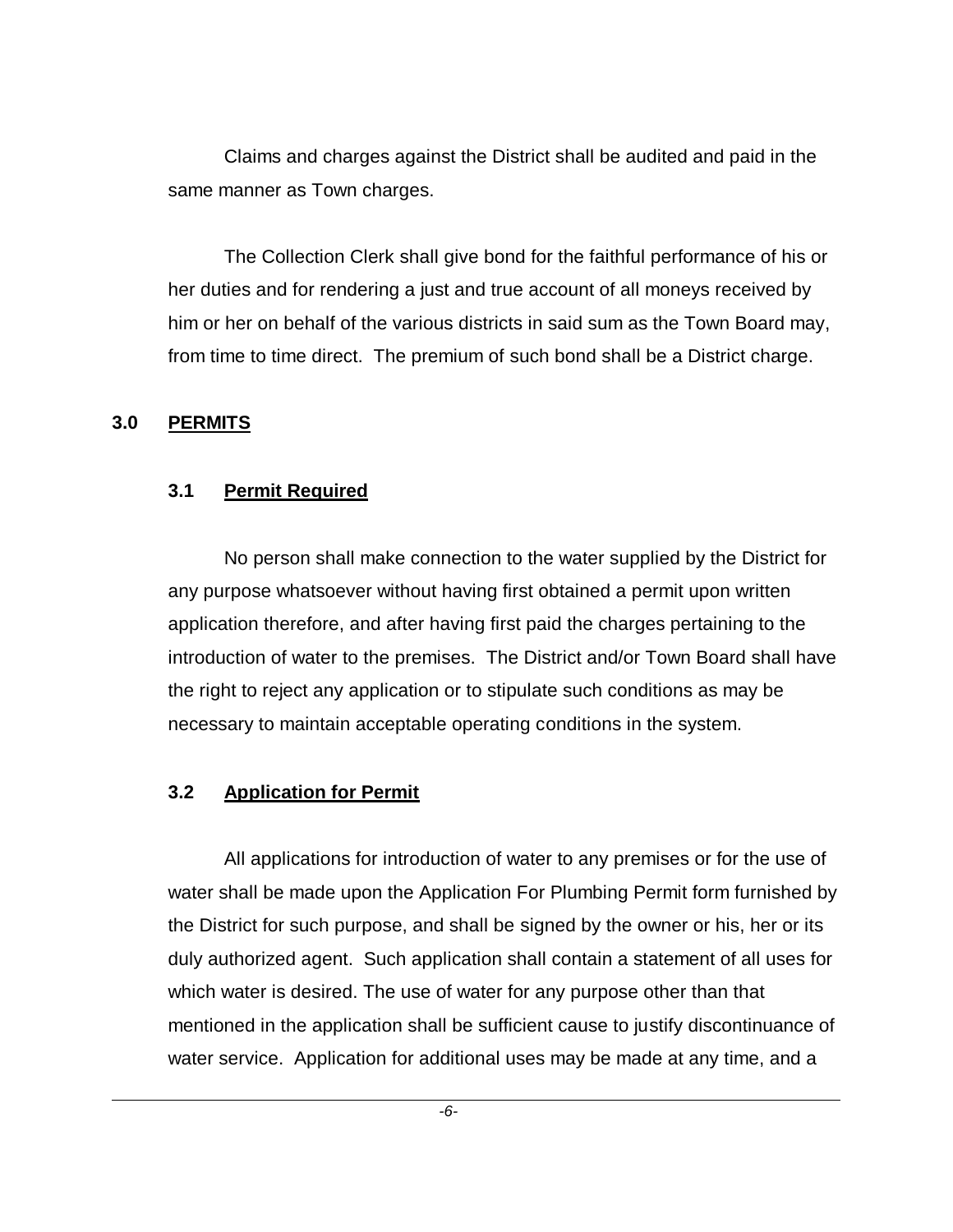permit may be granted therefore. Upon acceptance by the Water Superintendent acting for and on behalf of the District, the application shall constitute a binding contract between the Water District and the Customer obligating the Customer to pay the Water District the established rates and to comply with rules and regulations herein. Where such application shall require construction within public right-of-way or District easement, such application shall require approval of the Town Board. Separate and distinct applications and approvals of the agency having jurisdiction over a public highway or public right-of-way are required.

## **4.0 WATER SERVICE INSTALLATIONS AND MAINTENANCE**

### **4.1 Authority to Connect to Water Mains**

No person shall make any attachment to or connection with any of the pipes or mains or meters of the Districts nor make any repairs, additions or alterations to the service pipes, except on the customer's side of the meter, unless he or she be an employee of the District acting within the scope of his or her employment or a person authorized to do so by the Town Board. Except as provided for herein, said persons shall be registered contractors with the Town of Ulysses.

A list of register contractors authorized as provided above shall be on file in the Office of the Water Department.

## **4.2 Registered Contractors**

Each and every contractor will be required to be registered by the Clerk of the Town before he/she will be permitted to do any work in the Town insofar as this Local Law is concerned. There shall be a registration fee charged to each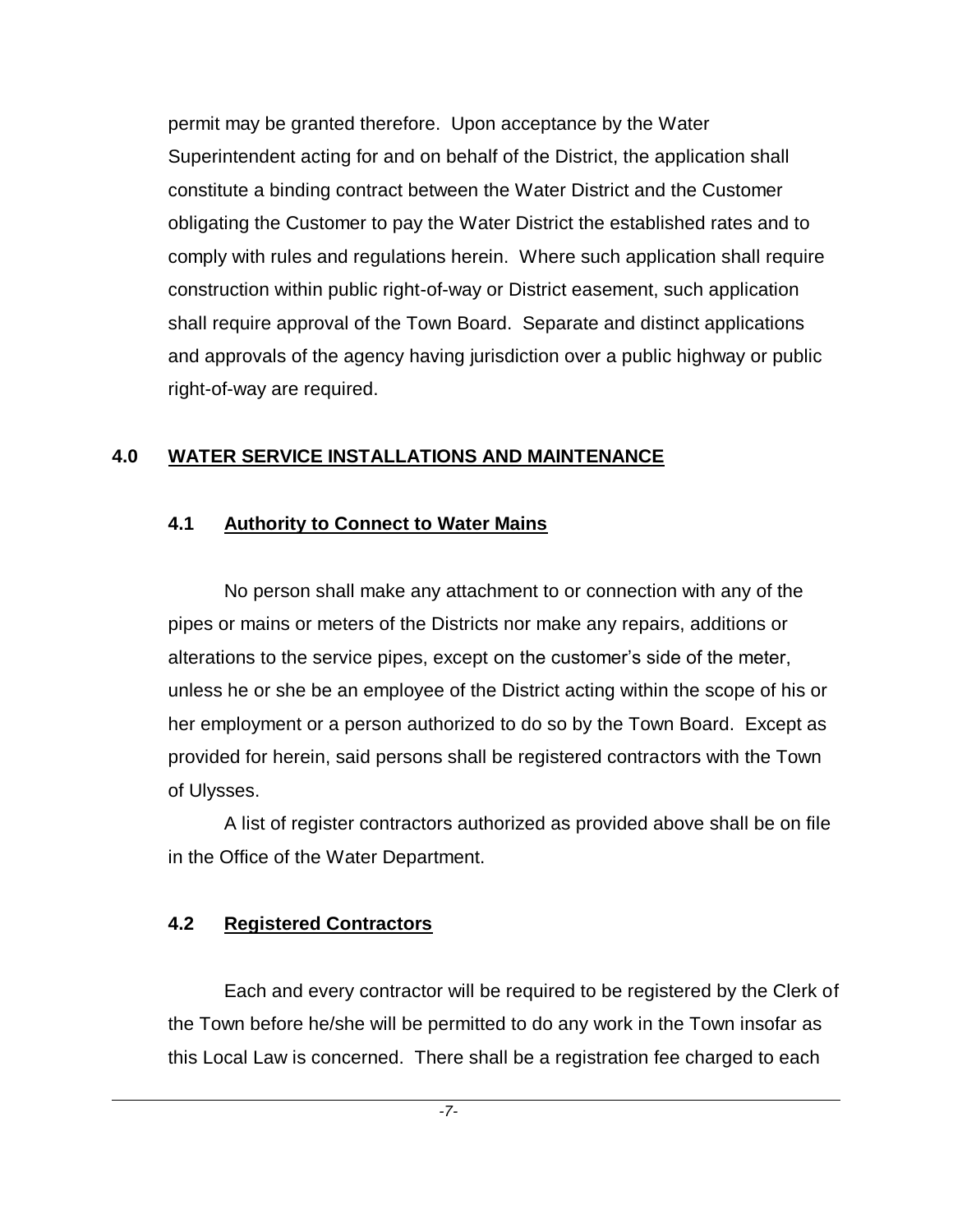and every contractor who will perform work under this Local Law. The registration fee shall be in the amount established and/or modified from time to time, by resolution of the Town Board.

If, in the opinion of the Town Board of the Town, the work performed by the contractor within the Town violates the provisions of this Local Law or any other Ordinance or Local Law of the Town, or if the contractor's work is in the opinion of the Town Board substandard then, in that event, the Town Board may remove the Contractor from the registration list to do work associated with any Town Water District in the Town. Actions toward registration revocation shall be administered in accordance with Section 14.1.8 of this Law.

#### **4.3 Insurance Requirements**

Before application for the purposes set forth in Sections 4.1 and 4.2 is approved, and before commencing work, the contractor shall file insurance certificates with the Town Clerk. Insurance coverage shall be provided for the types and in the amounts as established and/or modified from time to time by resolution of the Town Board.

All insurance policies must provide for fifteen (15) business days' notice to the Town of Ulysses before cancellation and must cover all liabilities of the Town of Ulysses and be in a form approved by the Town of Ulysses Town Board.

### **4.4 Inspection by Superintendent**

No person shall tap any main or distribution pipe or make or interfere with any connection with the water system unless under the direction of and in the presence of the Superintendent, or unless he be an employee of the District or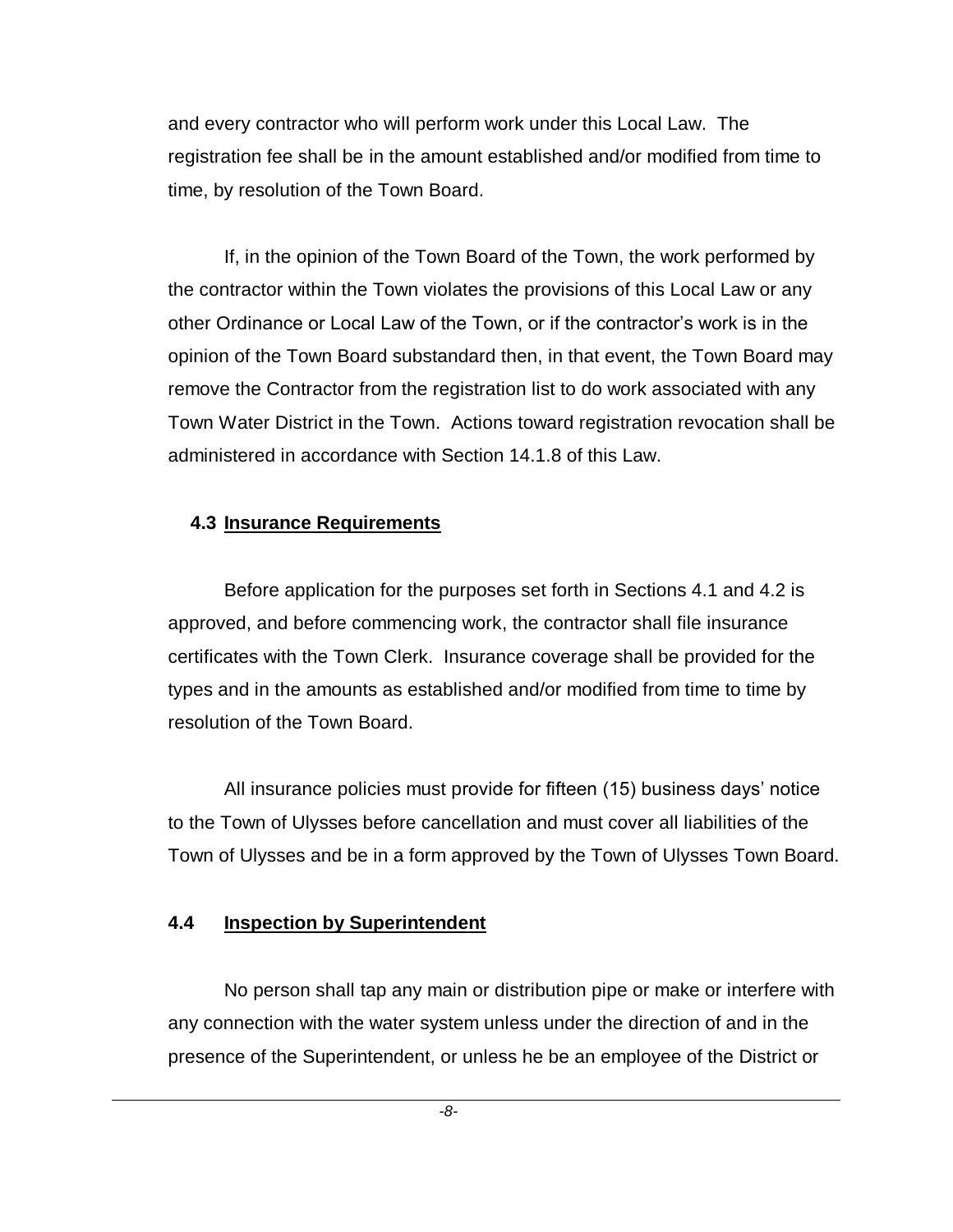unless specific permission in each case be given by the District. Nor shall any person make any alterations or additions in and about water pipes, other than on the customer's side of the meter, unless the District upon written application shall have given a written permit therefore.

Where a new connection is made with street mains and where new extensions or attachments are made in unoccupied premises, the Superintendent upon notification by the customer shall close the curb stop. The customer shall give the District notice of the completion of the work, and the curb stop shall not again be opened until the work has been inspected and approved by the Superintendent and the meter read. Pipes and connections between the main and meter shall not be covered until so inspected and approved by the Superintendent.

### **4.5 Highway Work Permits May Be Required**

No street, highway, or any part of the right-of-way thereof shall be altered, excavated or utilized by any person for the purpose of making a connection with the mains or for the laying of water pipes or fixtures, unless the authority having jurisdiction therein shall have granted permission, in the form of an authorizing permit or other written document.

### **4.6 Installation Requirements**

Service taps, pipes, valves and other appurtenances shall be installed in accordance with Town of Ulysses Standard Specifications and Details for Water Facilities, as adopted and/or modified from time to time by resolution of the Town Board.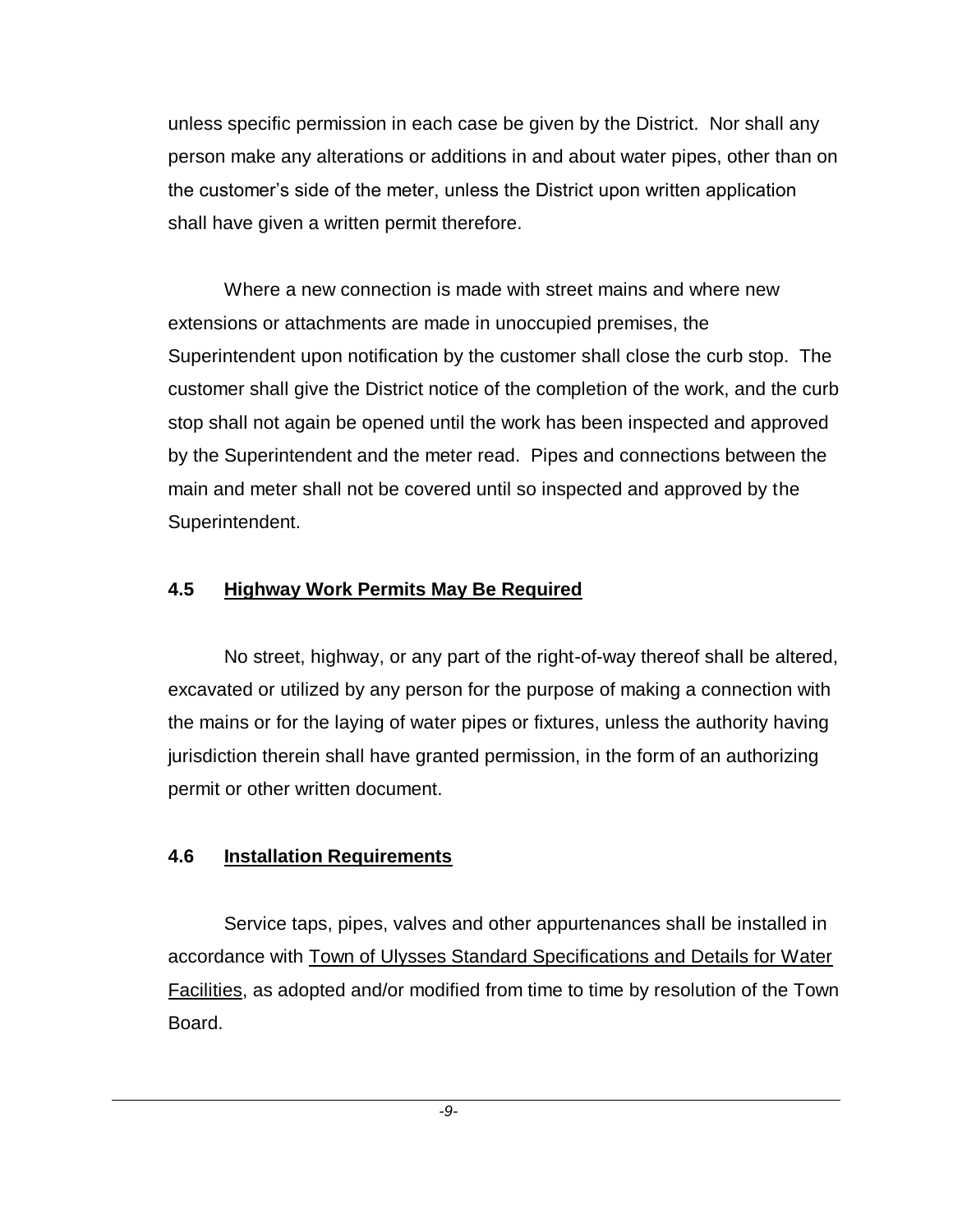### **4.7 Modifications in Event of Ground Surface Changes**

In the event that a change in ground elevation leaves a service pipe insufficiently buried, or results in the curb box projecting above the ground or being covered with earth, the customer shall promptly lower or raise his service pipe and curb box to conform to the new ground elevation. In case the customer fails or neglects to make such alterations promptly, the supply of water will be shut off until the alterations are completed. Service will not be turned on again until the customer has received written approval of the Superintendent that the service has been properly modified, and has paid the fee set by the Town Board for reactivation of a service.

## **4.8 Customer's Maintenance Responsibility**

Pipes and meters and the appurtenances thereto on the customer's property shall be kept in good repair and protected from the frost by the customer at their own expense.

## **4.9 Notice Required For Service Shutoff**

In case a house or other building is to be closed or become vacant, notice shall be given the District in order that the meter may be read and curb stop closed. Where such notice is not given and pipes burst from freezing or other cause, the value of water lost by reason thereof, as estimated by the District Superintendent, together with the fee established by the Town Board to cover labor and expense to the District, shall be added to the next bill and be paid in like manner as regular water charges.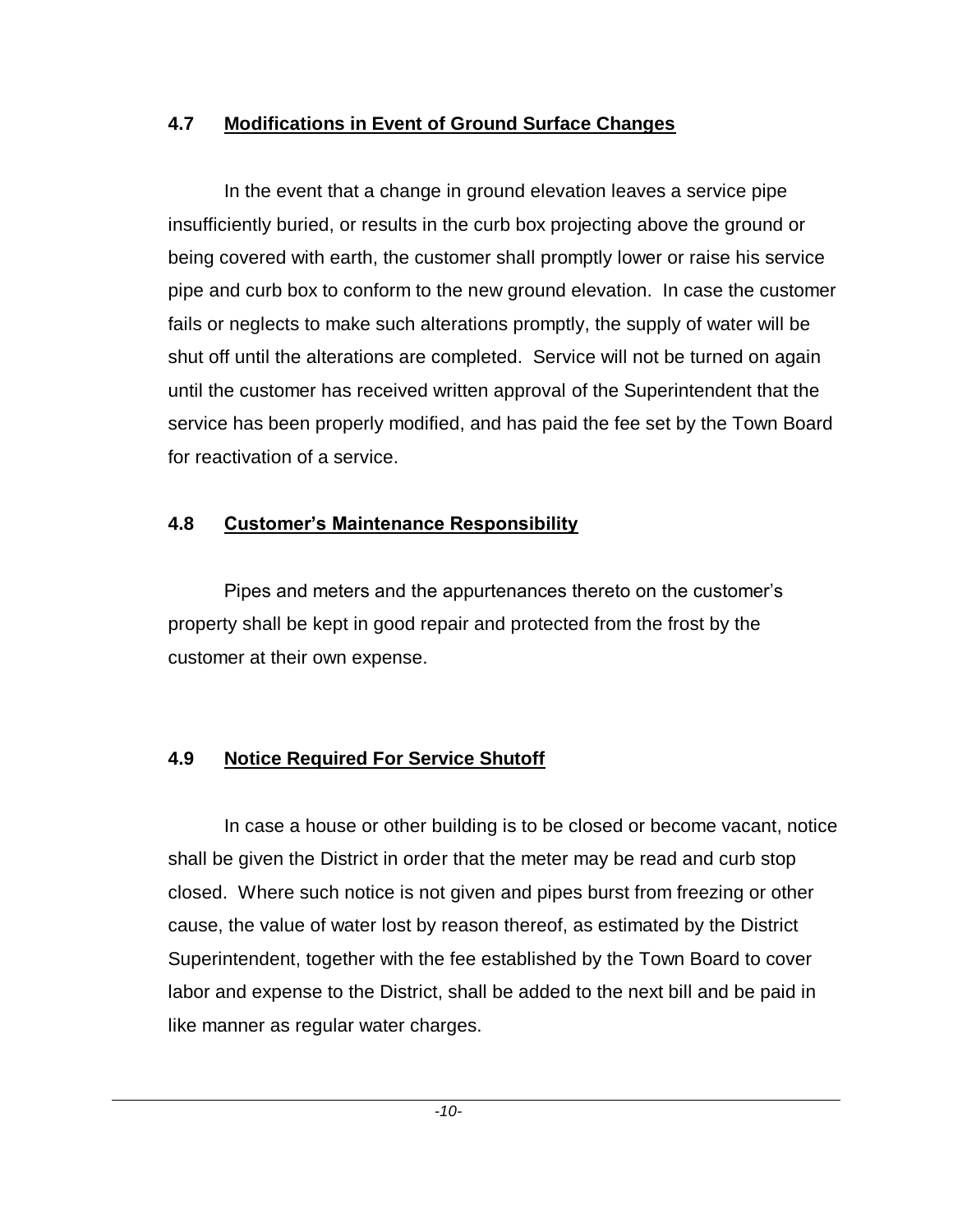### **4.10 Building Plumbing Drain Required**

A drain valve shall be provided within the building so located that all piping on the customer's side of the meter can be drained whenever necessary.

# **4.11 Reactivation of Discontinued Service**

Where water has been turned off by direction of the District or at the request of the customer, it shall not be again turned on without the permission of the District. No person other than the Superintendent or an employee of the District shall turn on any water service. Prior to reactivation, a fee, as may be established and modified from time to time by resolution of the Town Board, shall be paid to the District.

# **4.12 Resale of Water Prohibited**

No water shall be resold or distributed by the recipient thereof from the District supply to any premises other than that for which application has been made and the meter installed, except in case of emergency where approved by the Superintendent.

# **4.13 Separate Meters Required**

Separate and independent meters shall be installed for each and every parcel and for each and every living unit for which water is to be provided. When multiple living units exist on a single parcel, each shall be separately metered.

# **4.14 Temporary Water Service or Usage**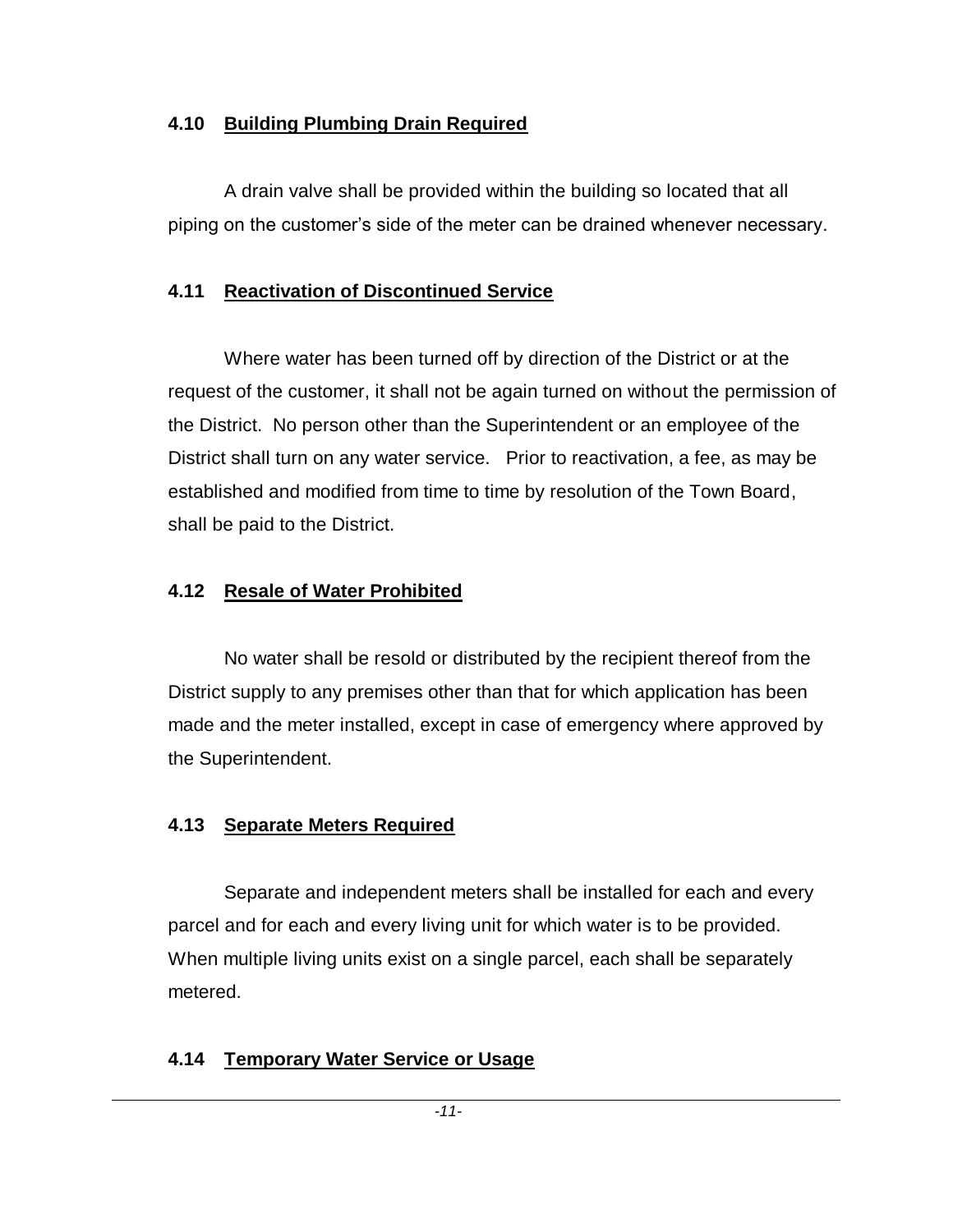Application shall be made to the Superintendent, to permit the temporary usage of water. The Town Board shall establish the requirements for such usage including provisions for monitoring water usage. An application fee equivalent to the fee established for reactivation of a service shall be paid to the District, and water rent shall be charged as though said temporary usage was a residential service. Where connection to a district line is required, the appropriate fee shall be assessed and paid by the applicant.

## **5.0 WATER METERS**

## **5.1 Meters Required**

Permanent water service shall be rendered by meter only. In order that there may be uniformity of make and design and to give the greatest efficiency in operation and maintenance, all meters shall be of such make and type as specified in Town of Ulysses Standard Specifications and Details for Water Facilities as adopted by the Town Board. Meters shall be owned by the District and shall be obtained from the District at cost as may be established and modified from time to time by the Town Board.

## **5.2 Maintenance and Replacement of Meters**

Where a water meter fails to register the correct quantity of water delivered through it or where it otherwise becomes out of order or in need of repair, the Customer thereof shall give the District notice. Where repairs are found necessary due to negligence of the user, the District and the cost thereof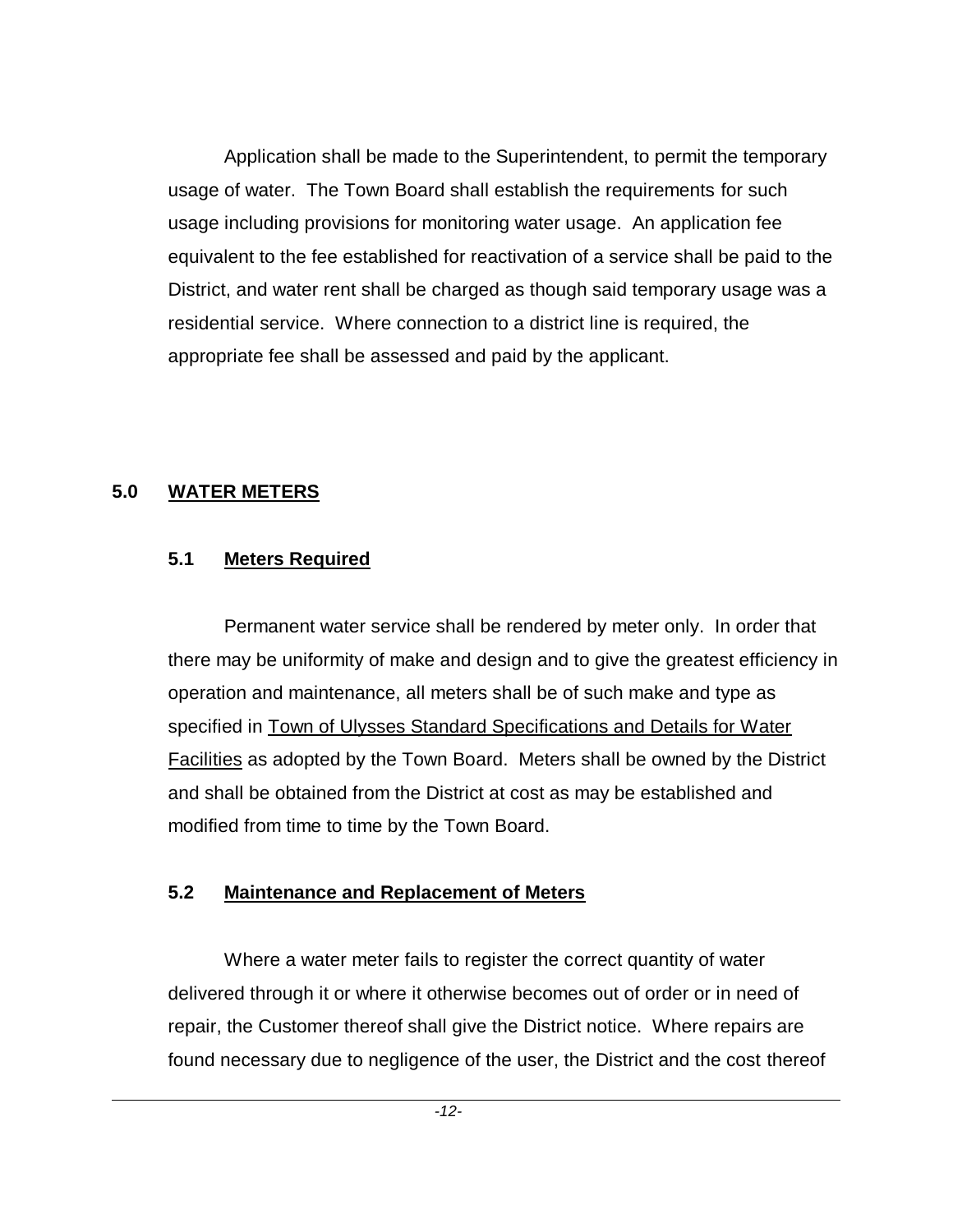borne by the Customer shall make the same. When in the opinion of the Superintendent of the District, a meter becomes unsuitable for further use, except when due to negligence or lack of care of the user; the District shall replace it. The District shall have the right to test meters suspected of improper function at the written discretion of the Superintendent.

The Superintendent, or any persons delegated by him, must at all reasonable hours have access to all meters and to all parts of the premises to which water is delivered, for the purpose of inspection, examination of fixtures, reading meters, etc. All persons using water must at all time, frankly, and without concealment, answer all questions put to them relating to water usage. All meters will be sealed, and no person shall tamper with or remove a seal on a meter without the written consent of the Superintendent.

### **5.3 Tile Set Meters Required**

Whenever the distance from the water main to the point of entry of the water service line into the building exceeds 150 feet, a tile set meter installation shall be required. Such connection shall be in accordance with Town of Ulysses Standard Specifications and Details for Water Facilities.

## **6.0 CROSS CONNECTION CONTROL**

# **6.1 Cross Connection Defined**

The term "cross connection" as used here means any unprotected connection between any part of the Water system and any service or system containing water or substance that is not approved equally as safe for human consumption.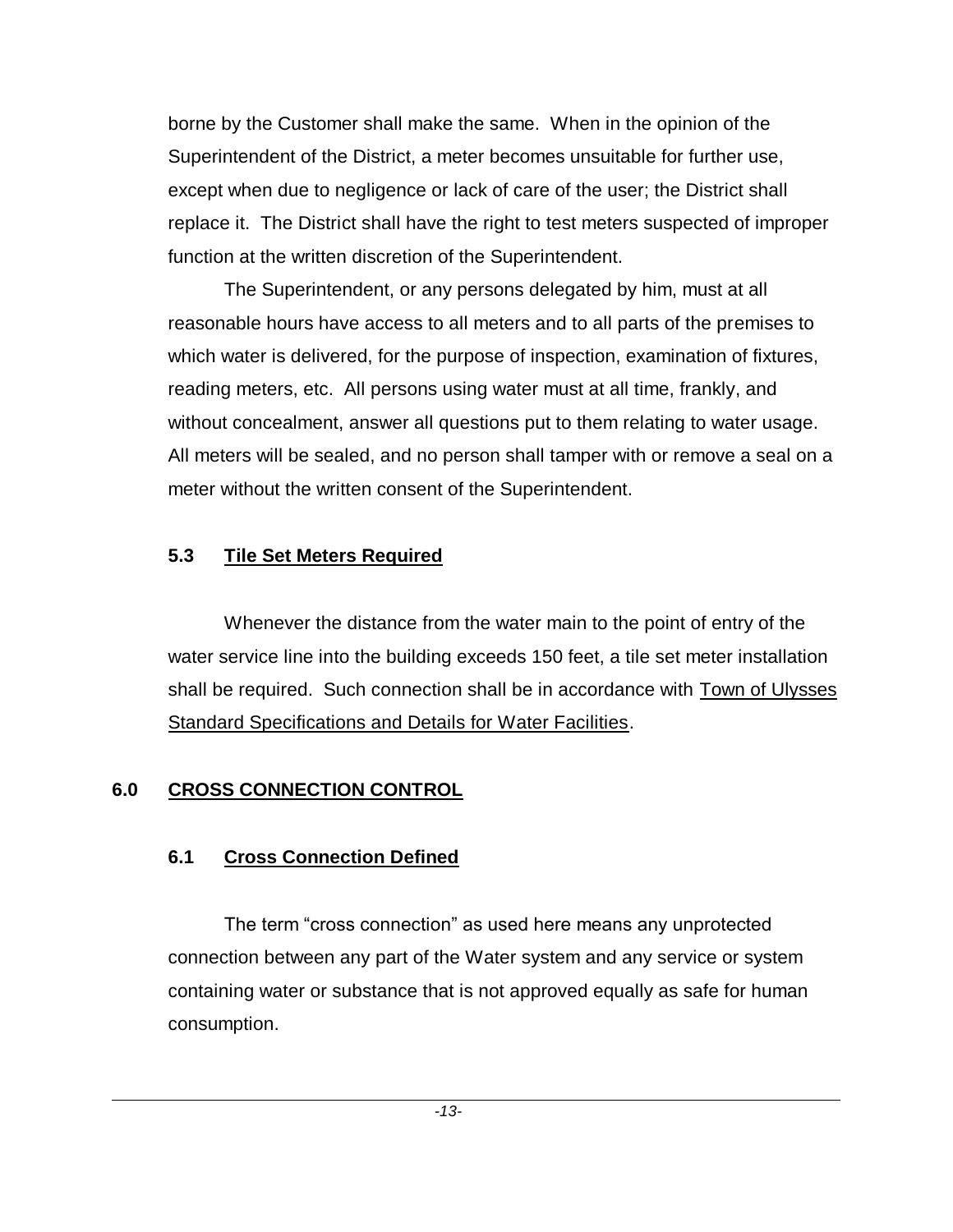## **6.2 Requirements For Cross Connection Control**

Cross connection control shall be provided by the Customer to protect the public water system, by containment of any existing or potential contamination within the premises of the Customer in the following manner:

- 1. By installing an acceptable air gap, reduced pressure zone device or equivalent backflow prevention device acceptable to the New York State Department of Health and approved by the Superintendent, consistent with the degree of hazard posed by the premises.
- 2. By submitting plans for the installation of backflow prevention devices to the Water Superintendent and the New York State Department of Health for approval; and
- 3. By inspecting and testing all such devices annually at the expense of the customer. These devices shall be repaired, overhauled or replaced at the expense of the customer whenever they are found to be defective. A person qualified in the testing of backflow prevention devices shall perform inspection. Records of such inspections shall be provided to the Water Superintendent within one week after the test is performed.

Cross connection control devices shall be provided for all commercial and industrial connections unless it is determined by the Superintendent that no significant hazard is posed without backflow prevention devices. Backflow prevention devices shall only be required for residential connections when the Superintendent determines that a significant hazard may be posed.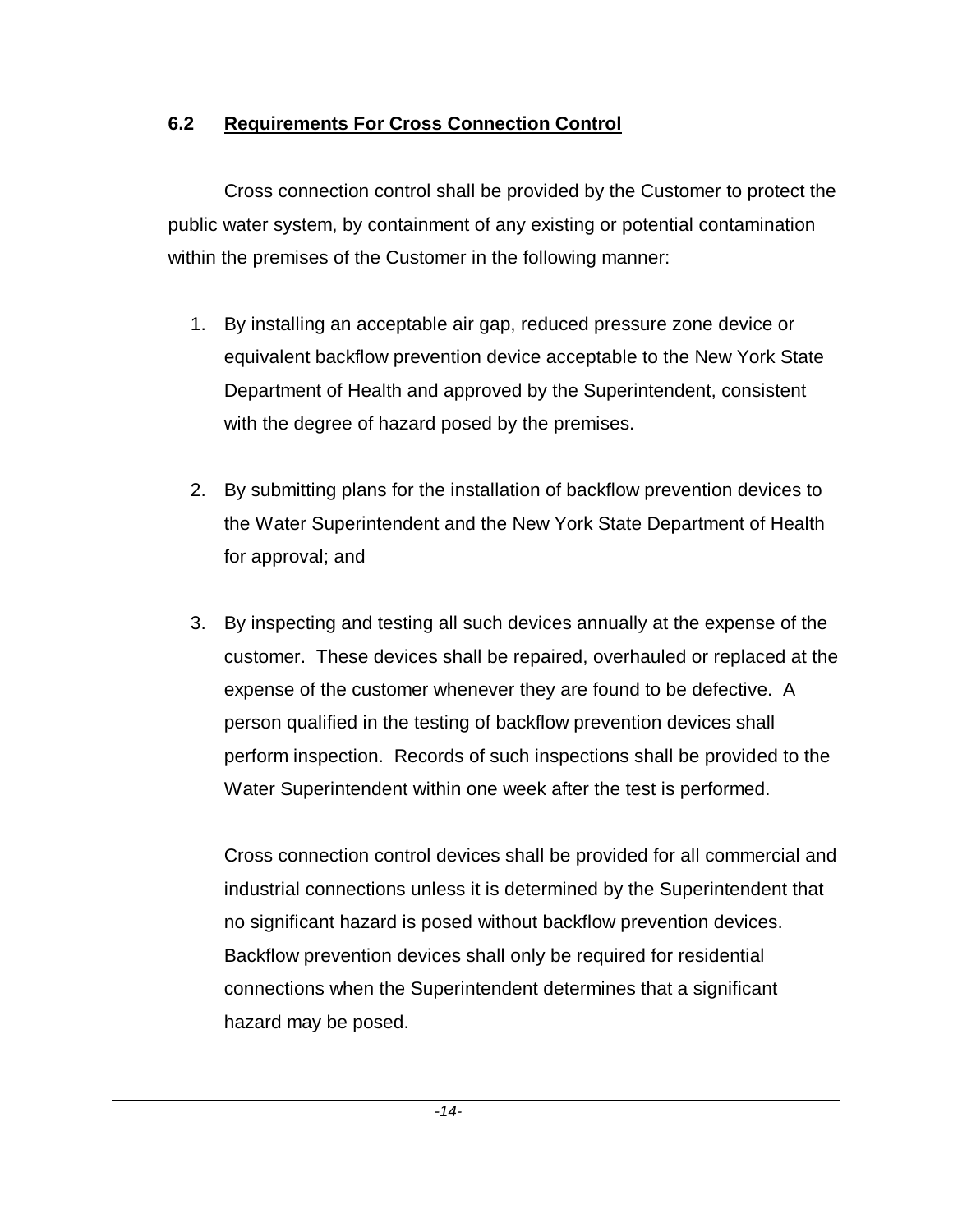### **6.3 Customer Responsibility**

It shall be the responsibility of each customer at his own expense to furnish, install, and keep in good working order and safe condition any and all protective devices required. The District shall not be responsible for any loss or damage directly or indirectly resulting from or caused by the improper or negligent installation, operation, use, repair or maintenance of, or interfering with, any protective device by any customer or other person.

## **6.4 Separate Sources of Water Restricted**

The owner(s) of all non-vacant premises used for human occupancy, employment, recreation or other purposes, situated within the Town of Ulysses and abutting on any street, alley or right-of-way in which there is located a public waterline, shall not establish or maintain a separate source of water without the approval of the District All existing private wells shall be plumbed such that there is no physical connection between the private well and the Town Water System.

In order to receive approval of a separate source installed subsequent to the effective date of this Law, the customer must justify the need. If approved, separate sources of water shall not be physically connected to the public water system in any way, either directly or through building plumbing systems. Any and all separate sources must have separate and independent plumbing and distribution systems.

All users of the public Water System shall prevent cross connections, within their premises, between the potable water piping system and any other piping system. Failure to comply with any cross connection regulations shall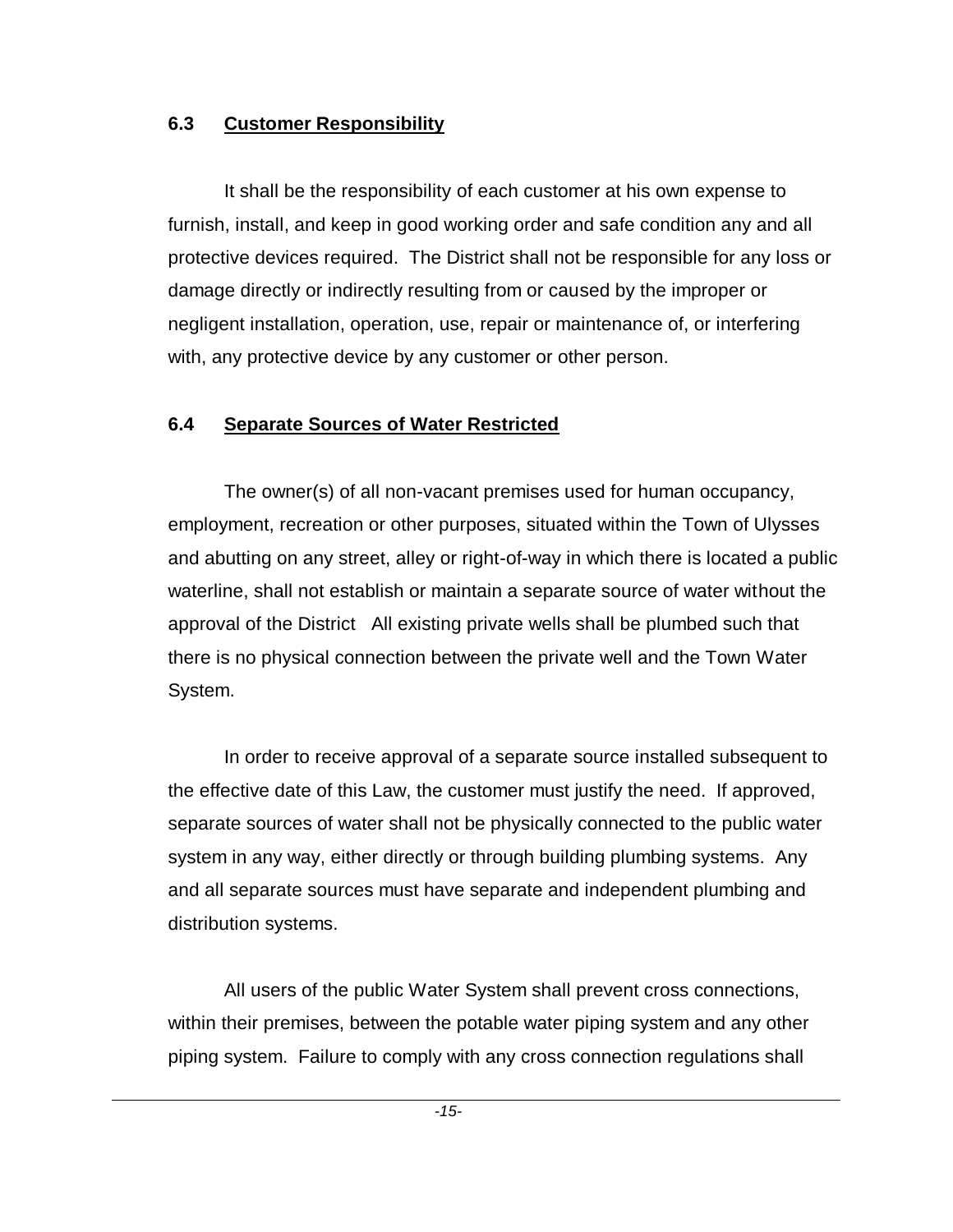result in termination of water services to the affected property.

# **7.0 OPERATIONS AND USE OF HYDRANTS AND VALVES**

# **7.1 Use Restricted**

No person shall open, interfere with or draw water from any fire hydrant, or open or close any valves in the District without permit from the District therefore, except that hydrants may be opened by or on the order of any member of a Fire Department or any fire commissioner within the District in case of fire for the purpose of attaching thereto fire hose and equipment, where contract for the purpose has been entered into with the District.

# **7.2 Notification of Use Required**

Whenever a hydrant has been opened and used, notification of such fact shall be promptly given to the Superintendent.

# **7.3 Tools for Hydrant and Valve Operation**

No tools or implements shall be used to open hydrants and valves except such as are furnished by the District or by a Fire Department operating with the District's permission.

# **8.0 EXTENSIONS OF WATER SYSTEM**

# **8.1 Engineering Plans and Approval Required**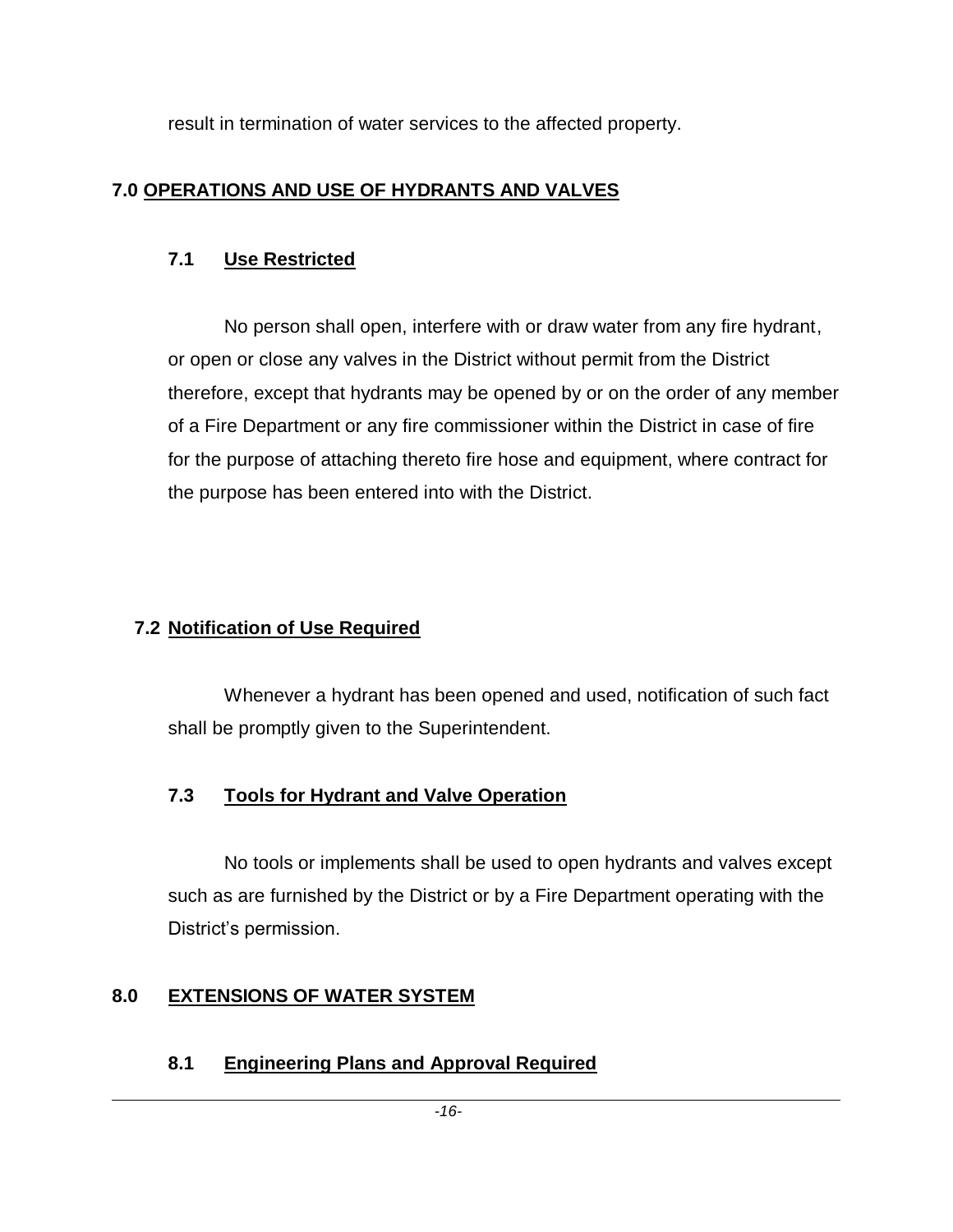Engineered plans and specifications prepared and stamped by a professional engineer licensed to practice in New York State shall be required for any new water system extensions. Plans shall be subject to review and approval of the Town's engineer. Where extension is proposed by someone other than the Town Board on behalf of the District; all cost associated with the extension, including the cost of such review shall be borne by the person proposing the extension. Funds to cover review expenses shall be deposited in escrow with the Town prior to review work being performed.

# **8.2 Standard Specifications and Details**

Extensions to the water system shall be made in accordance with Town of Ulysses Standard Specifications and Details for Water Facilities, as adopted by resolution of the Town Board.

# **8.3 Construction Inspection Required**

Construction of water system extensions shall be inspected by the Town Engineer, or, at the discretion of the Town Board, the Superintendent. Where someone other than the Town Board on behalf of the District proposes extension, the cost of inspections shall be borne by the person proposing the extension. Funds to cover inspection expenses shall be deposited in escrow with the Town prior to construction work being performed. No work shall advance unless inspected to the satisfaction of the Superintendent and the Town Board.

# **8.4 Testing and Certification**

All water system extensions must be successfully leak tested in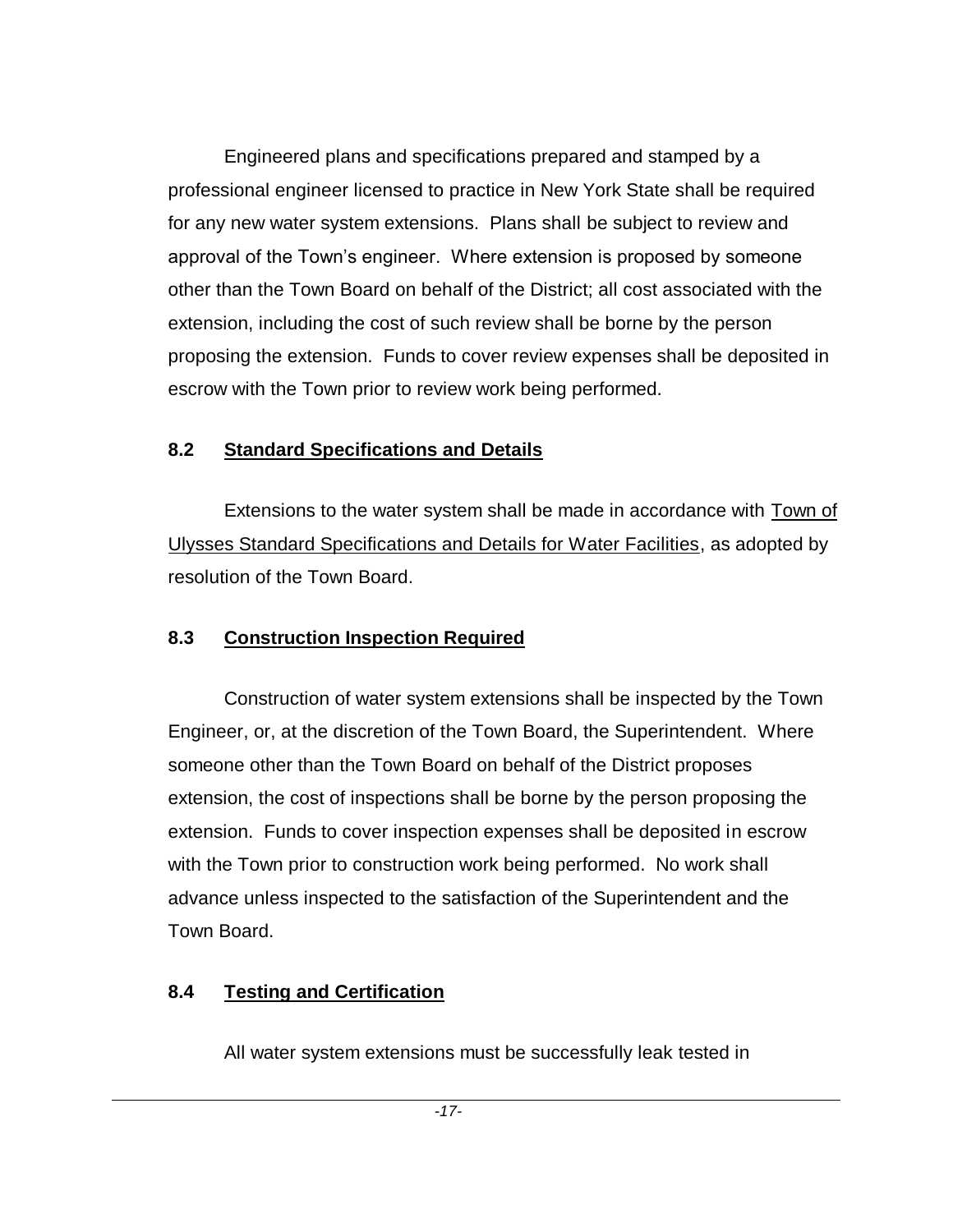accordance with American Water Works Association specifications, and disinfected and tested for bacteriological contamination in accordance with New York State Department of Health regulations prior to acceptance by the District. Written certification by a New York State licensed professional engineer attesting as such shall be provided to the Superintendent by the person making the extension prior to the Town Board's acceptance of the extension.

### **8.5 Record Drawings**

Record Drawings shall be prepared for all water system extensions by the design engineer, which reflect any substantive modifications to the original plans and specifications made during construction.

## **8.6 Dedication of Facilities**

Upon written acceptance by the Town Board, completed facilities for water system extensions, which have been privately constructed, shall be dedicated to the District, at which time they will become the property of the District. At the time of dedication, the person dedicating the facilities to the Town shall provide a guarantee against defects in materials and workmanship for a period of one (1) year. The guarantee shall be in such form and contain such provisions as deemed necessary by the Town Board, secured by a surety bond or such other security as the Town Board may approve.

## **8.7 Easements**

Any extension of the water system constructed on or adjacent to private property which property must be entered upon for the purposes of maintaining or reconstructing said water system extension would require easements. Any such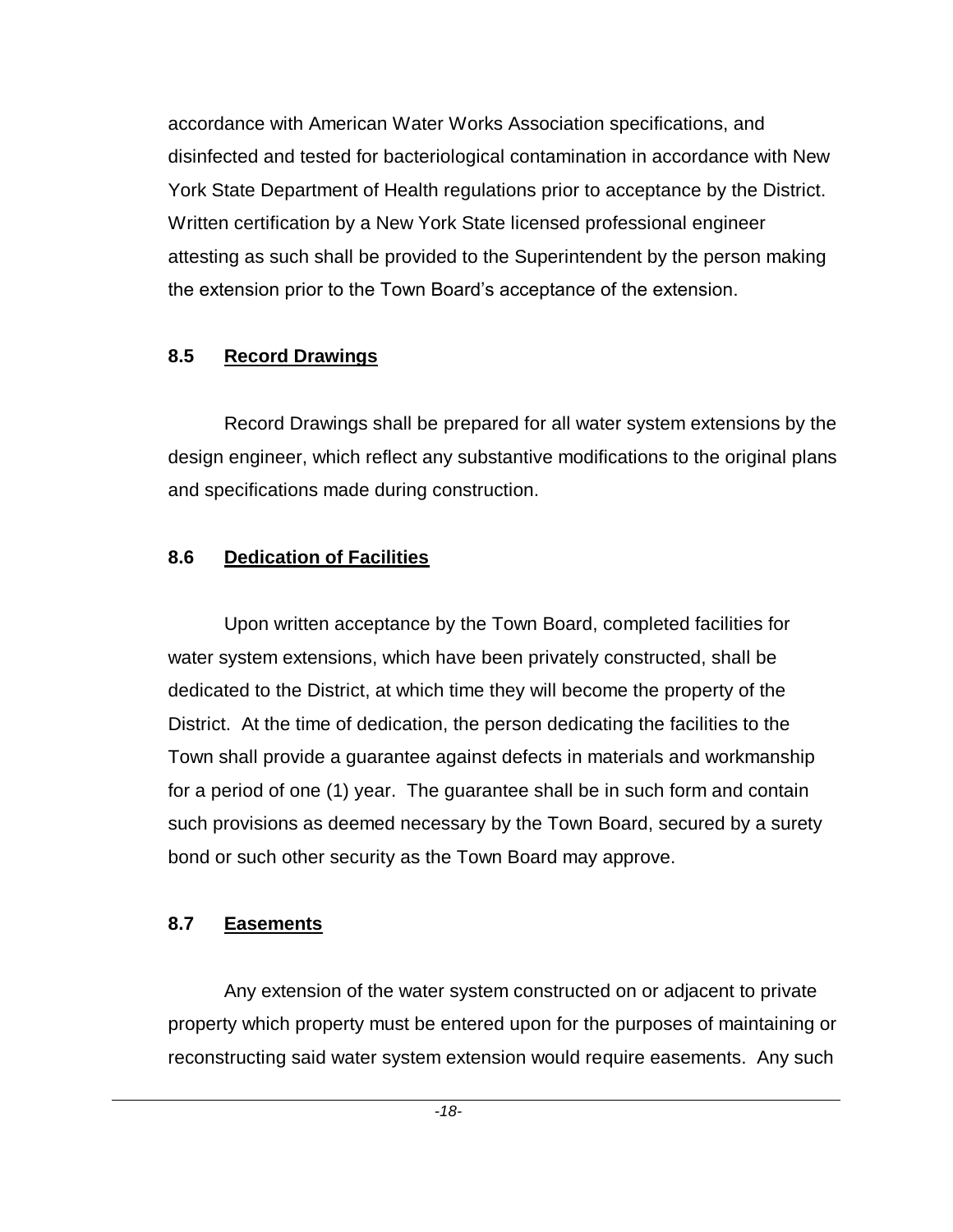easements will be written such that the Town and the District have the right to access for maintenance and reconstruction of the waterlines. Easements shall extend along the length of the waterline a minimum width of twenty (20) feet; ten (10) feet on each side of the centerline of the waterline. For extensions made by someone other than the Town Board on behalf of a District, all costs associated with obtaining any such easements shall be borne by the person making the extension.

### **8.8 Restoration**

All surface features and landscaping shall be fully restored to a condition as existed prior to construction by the person making the water system extension. Restoration shall be included in the warrantee and covered by the bond or other security required in Article 8.6.

# **9.0 RIGHT TO RESTRICT WATER USE**

# **9.1 Circumstances Warranting Restriction**

The District reserves the right to limit the amount of water furnished to any customer, should circumstances warrant such action, even though no limit be stated in the application or permit for use; or the District may entirely shut off the water supply used for any manufacturing purposes, or for furnishing power, or for lawn sprinkling, at any time, by giving reasonable notice of such intended action. Or, in case of making or constructing new work, or in making repairs, the right is reserved to shut off the water from any customer without prior notice for as long a period as may be necessary.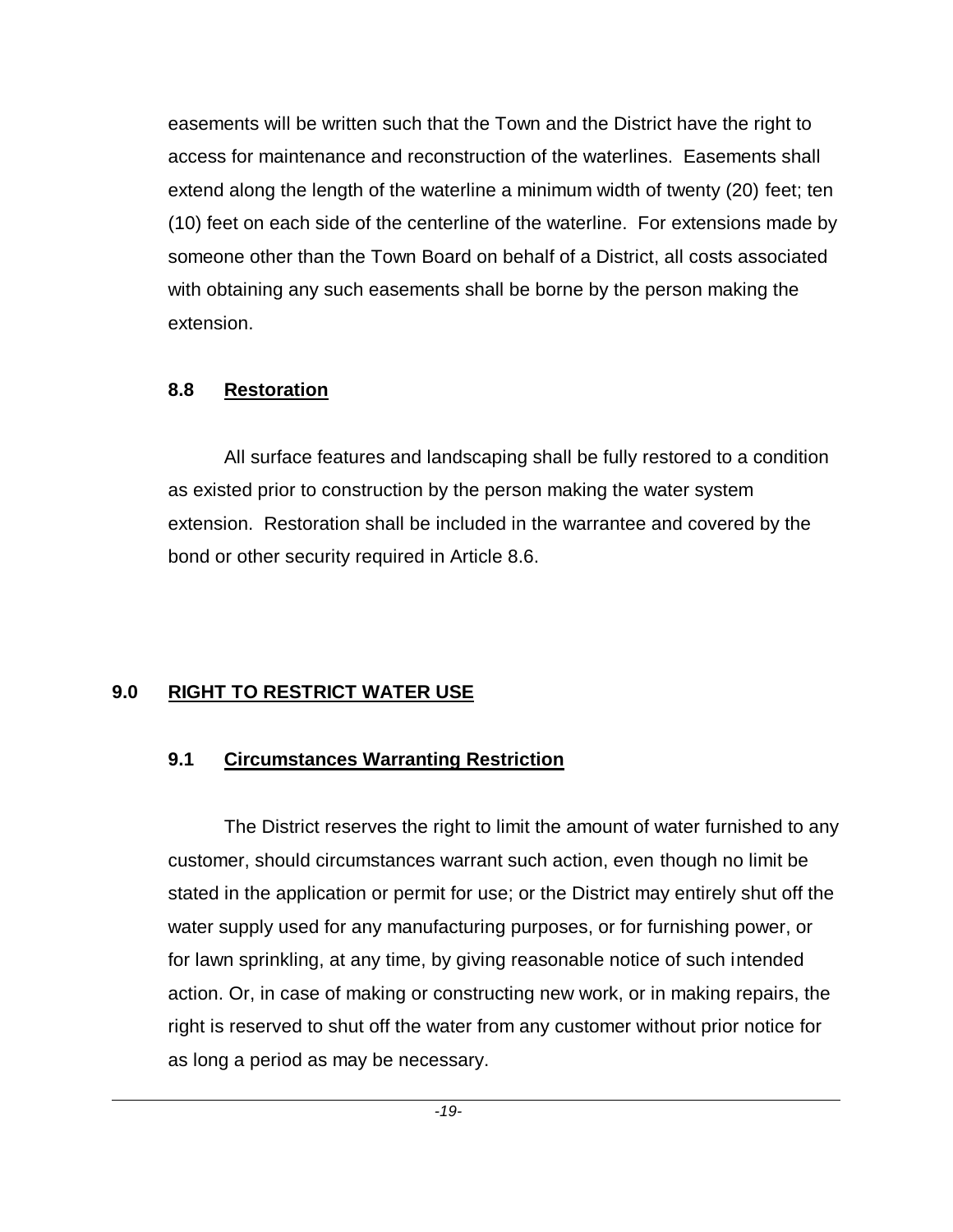The Superintendent has the right to invoke the following restrictions in time of drought or emergency:

- 1. No water is to be used for sprinkling of lawns or golf courses.
- 2. No washing of automobiles, trucks, or any motor vehicle of any kind.
- 3. No water for air conditioning or air conditioning units.
- 4. Other restrictions as deemed necessary and appropriate.

# **9.2 Water Conservation**

All new construction and renovations of building plumbing systems shall be made with water saving plumbing fixtures. The District upon approval may implement other water conservation measures by resolution of the Town Board.

# **9.3 Moratorium**

At the recommendation of the Superintendent who determines that:

- 1. One or more segments of the public water system are at or beyond its hydraulic capacity to serve portions of the Service Area tributary to it;
- 2. Any specific purpose of this law is being violated;
- 3. Provisions of an Intercommunity Agreement are being violated; or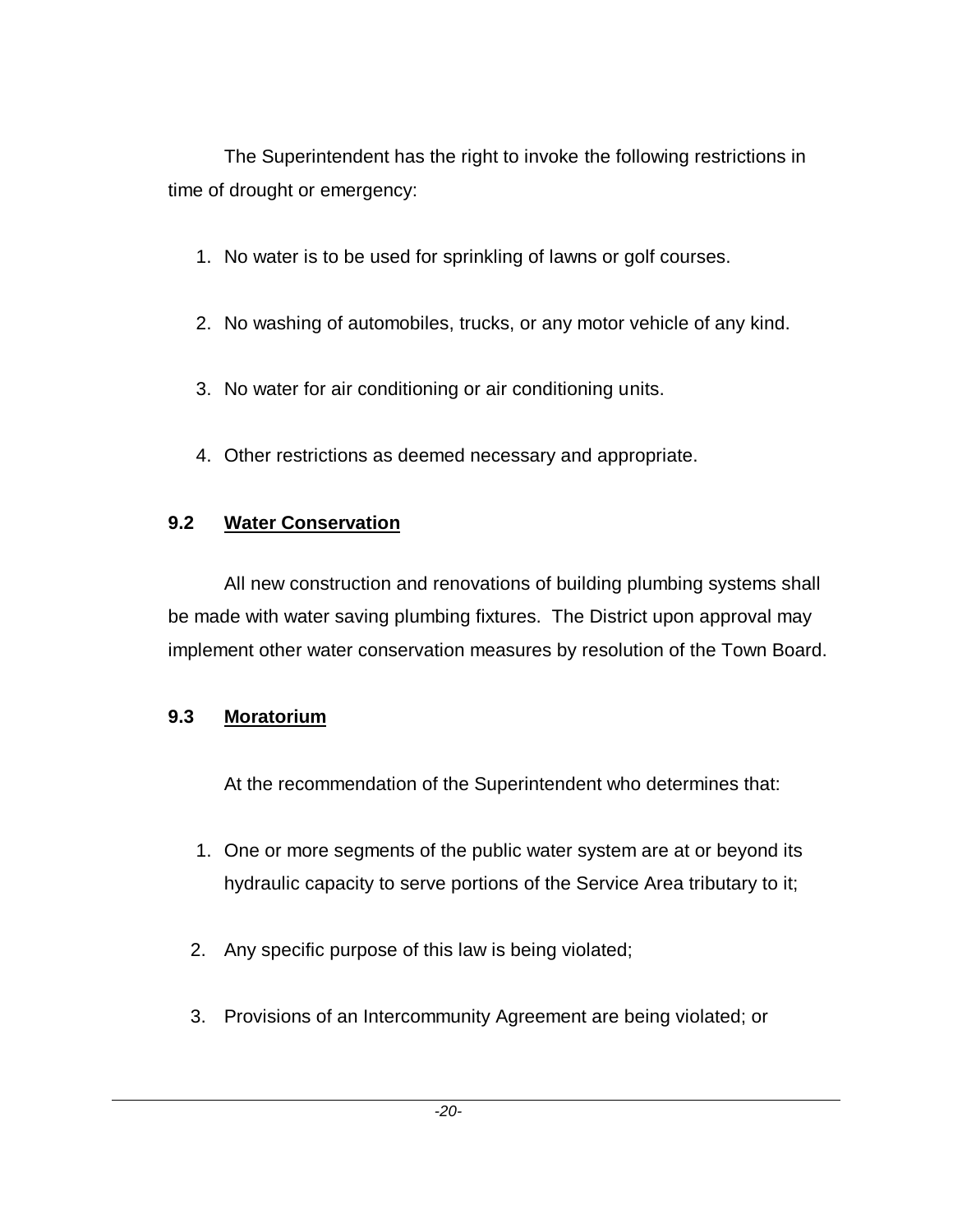4. Limits of water supply or provisions set forth in an Intercommunity Agreement are in danger of being violated if additional demands are placed on the system.

The Town Board shall have the authority to limit or deny new connection to the public water system until the conditions leading to the moratorium are corrected. Such correction may be by:

- 1. Construction of new facilities;
- 2. Enlarging existing facilities;
- 3. Repair of existing facilities;
- 4. Amendment of intermunicipal agreements;
- 5. Entering into new intermunicipal agreements.

# **10.0 CHARGES AND BILLS**

# **10.1 User Fees**

User fees shall be assessed to each property within the Service Area for the purposes of retiring debt. User fees and formulas for determining user fees shall be established in accordance with New York State Town Law, and may be modified from time to time by resolution of the Town Board. User fees will be included on the tax bills for each property within the Service Area, and payment for same shall be made at the same time and at the same place as specified for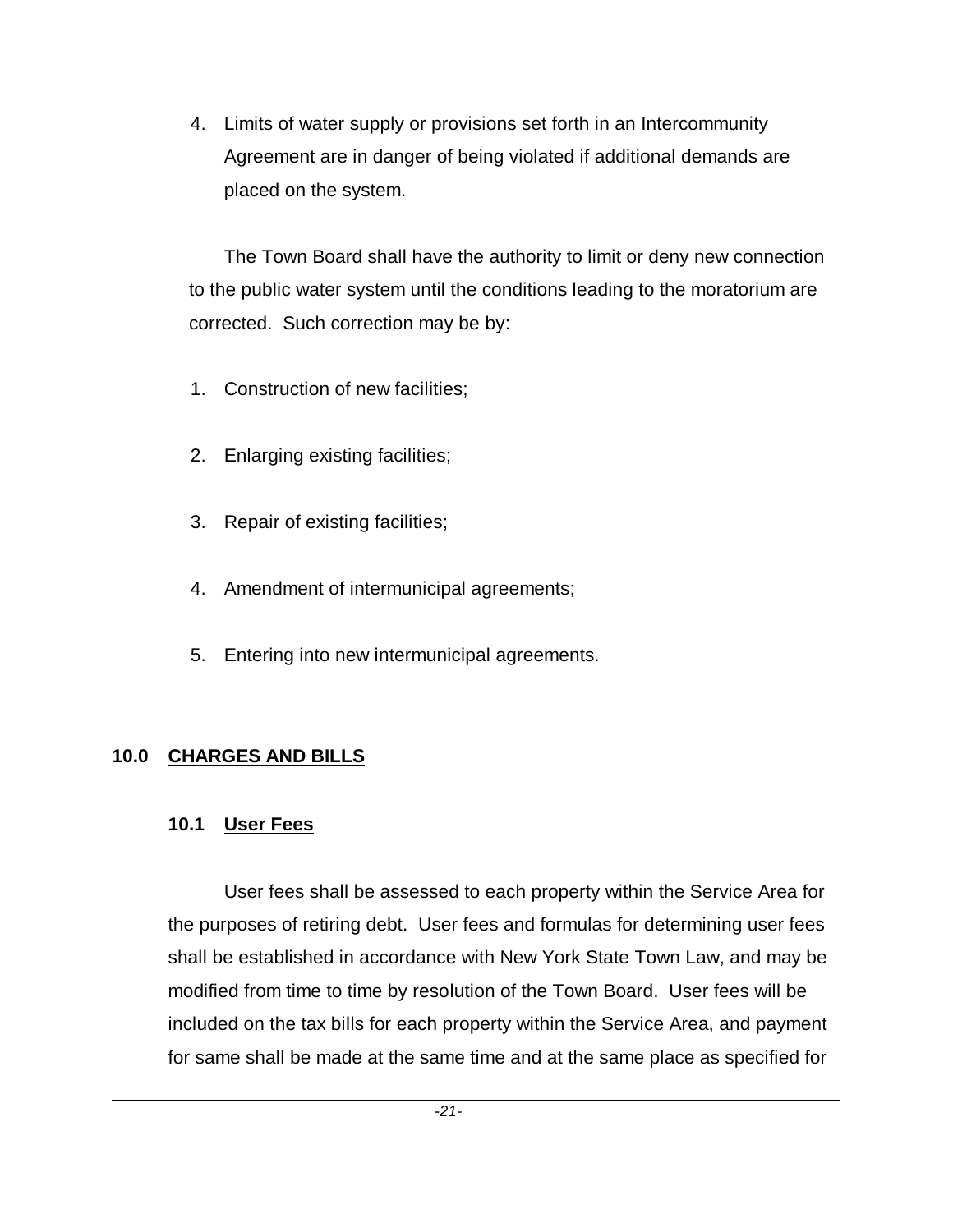other Town charges.

# **10.2 Water Rates and Billing Schedule**

All persons utilizing water from the public water system shall pay a water service charge based on the quantity of water so utilized, which charge shall be collected as water rent. Water rents shall be fixed from time to time by resolution of the Town Board. Nothing herein contained shall prevent the Town Board of the Town of Ulysses from establishing separate schedules of rates for separate water Districts. Water bills shall be rendered quarterly for residential customers, and monthly for commercial, industrial, agricultural customers and other customers with usage significantly greater than that of a typical single family home, at the discretion of the Superintendent. Bills shall be payable at such

times and places as designated by the Town Board. The Town Board may provide appropriate penalties for non-payment of bills, including a shutoff of the water supply.

# **10.3 Delinquent Payments**

If there shall be any payments which are due to the Town of Ulysses, or any Department or District thereof, pursuant to any Article or Section of this Law, which shall remain due and unpaid, in whole or in part, for a period of twenty (20) calendar days from the date of payment due by the Town of Ulysses, the same shall constitute a default, and there shall be added to the entire amount of the original bill, a penalty equal to twenty percent (20%) of the original bill, and interest shall accrue on the unpaid balance, at the rate of six percent (6%) per month, retroactive to the date of the original billing.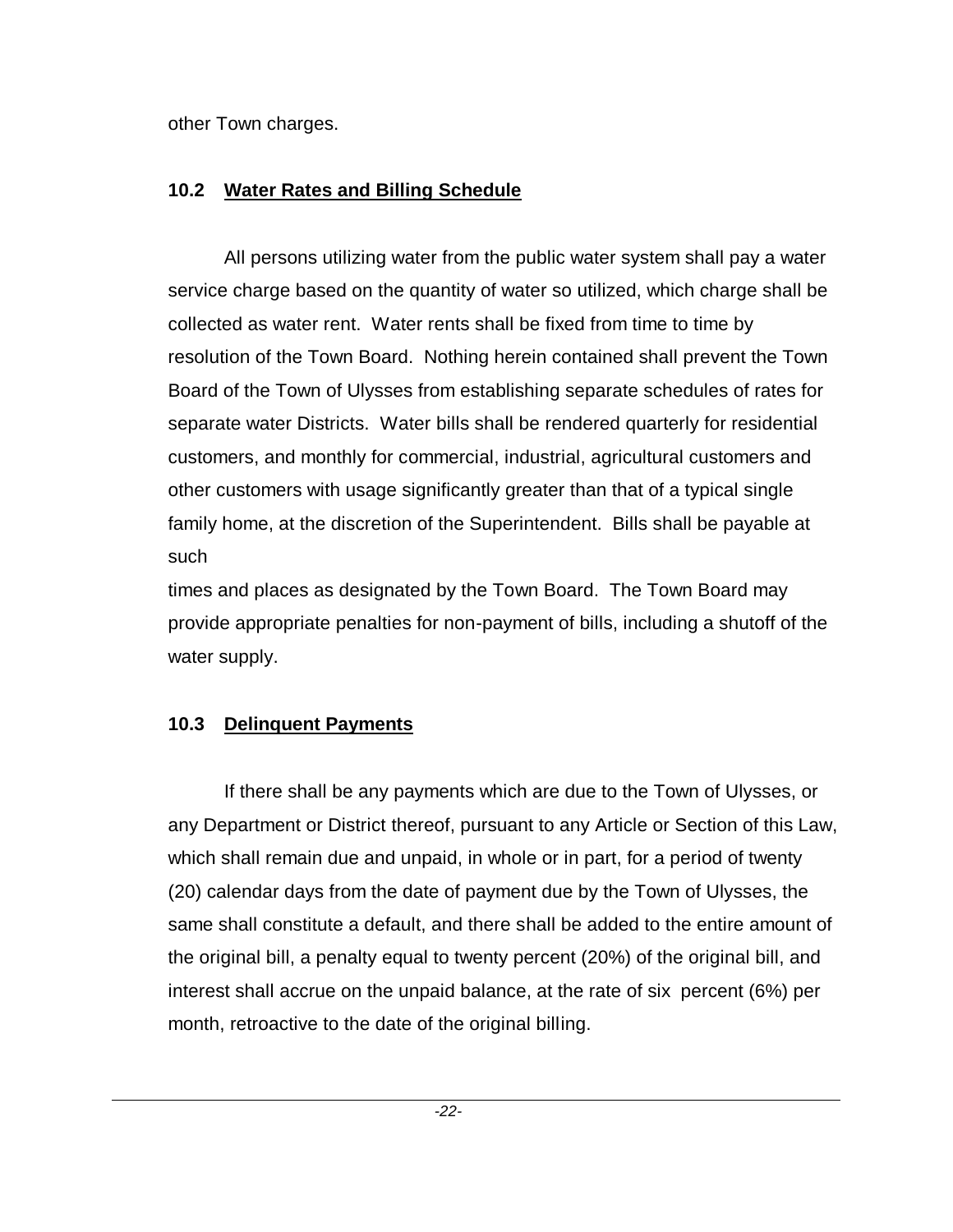In the event that there are any water bills, taxes, assessments, fees, rents, or other service charges which shall have been delinquent for a period of at least sixty (60) calendar days as of October 1 of any year, the Collection Clerk shall report the names of the defaulting persons to the Town of Ulysses Town Board, the Town of Ulysses Clerk, the Tompkins County Tax Assessor, and the Town of Ulysses Supervisor on or before October 1 of the same year. The Tompkins County Tax Assessor is hereby directed to add the entire amount of the water tax, assessment, or other service charge which shall be in default, plus penalty and interest, as provided for in this Law, to the real property taxes due and owing to Town of Ulysses in the next succeeding year, and the Tompkins County Tax Assessor is directed to collect the same in the same manner as real property taxes due and owing to the Town of Ulysses are collected.

All delinquent payments, inclusive of user fees, water services charges, penalties, interest and other outstanding permit or other water charges due under this law are hereby declared liens on the real property serviced or connected to the public water system, and as such shall be added to the real property tax levy of the Town and collected in like manner as other tax levies pursuant to Town Law and the New York State Real Property Tax Law.

Where charges are delinquent and the violator is not a resident of the Town of Ulysses, or is located outside the geographical boundaries of the Town of Ulysses or in such instance where no real property taxes are due and owing to the Town of Ulysses, then the Town of Ulysses attorney is authorized to seek recovery of charges, including punitive damages, in a court of competent jurisdiction or make arrangements with the appropriate county where the customer is located to add the amount of the water assessment and/or other charges which shall be in default, plus penalty and interest, as provided for in the Law, to the real property taxes due to the County in the next ensuing year.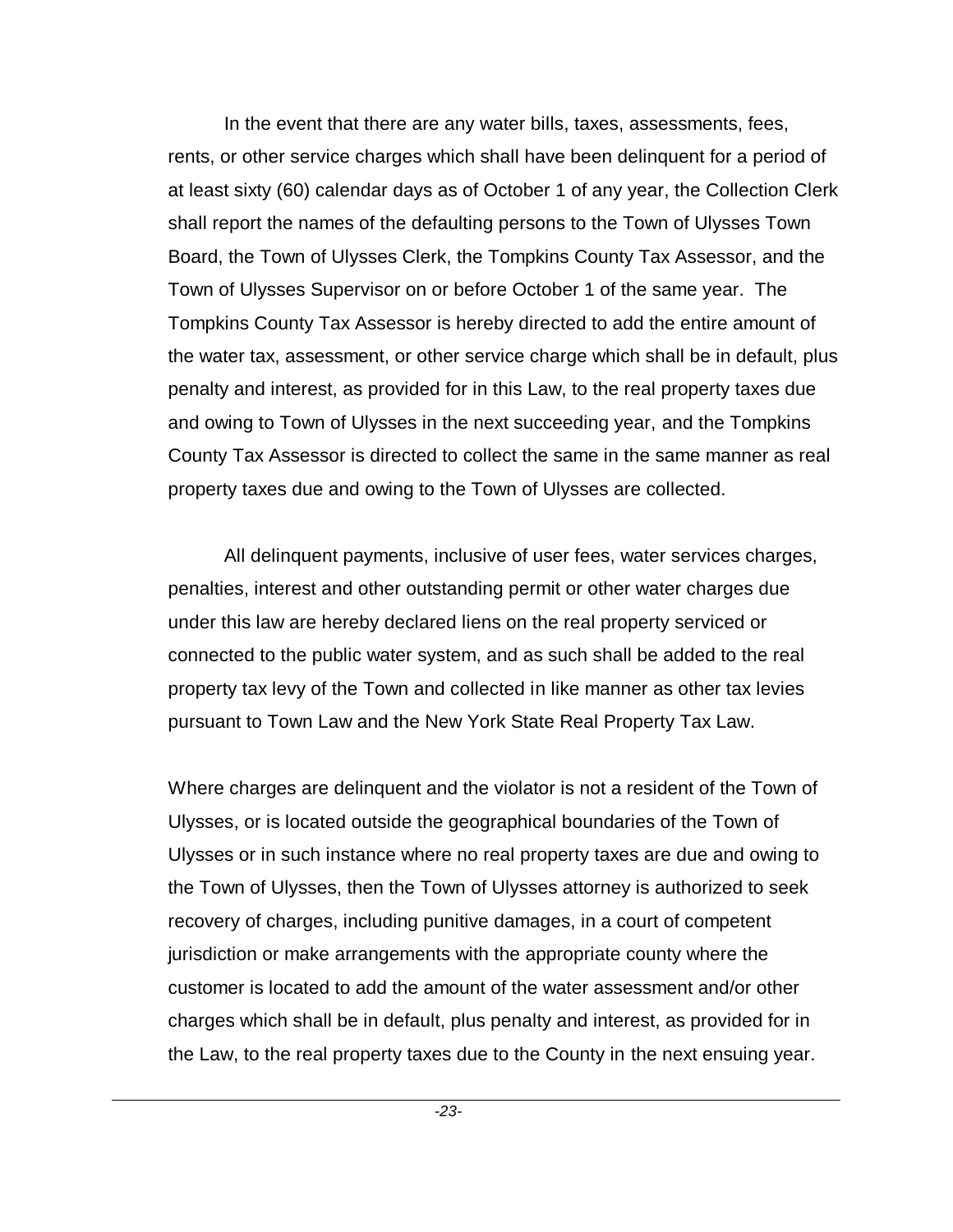### **10.4 Charges When Meter Malfunctions**

Water bills shall be computed in accordance with water meter readings. No deduction will be made for leakage. If the meter fails to accurately record the quantity used, it shall be determined and the charge made based upon the quantity used in the preceding billing period, or the corresponding period of the preceding year, or upon a corrected water bill as shown by meter test, as the Superintendent may at his discretion determine.

## **11.0 STEAM BOILERS AND HOT WATER TANKS**

In all places where steam boilers or hot water tanks are supplied with water from the water system, the owner or customer must see that the plumber places a suitable safety valve, vacuum valve, or other proper device, to prevent damage from collapse or explosion when the water is shut off. There will be no cross connections allowed. Neither the District, the Town of Ulysses, nor the Superintendent shall be liable for any damage resulting from sudden shut off of the supply of water to any steam boiler or other fixture deriving its supply from the District water system.

## **12.0 WATER FLOW AND PRESSURE**

Neither the District, nor the Town of Ulysses, nor the Superintendent shall be liable for any damage or loss of any name or kind to property or persons which may arise from or be caused by any change, diminution in or increase of the water pressure or water flow from any cause whatever.

## **13.0 PROVISIONS RELATED TO INTERCOMMUNITY AGREEMENTS**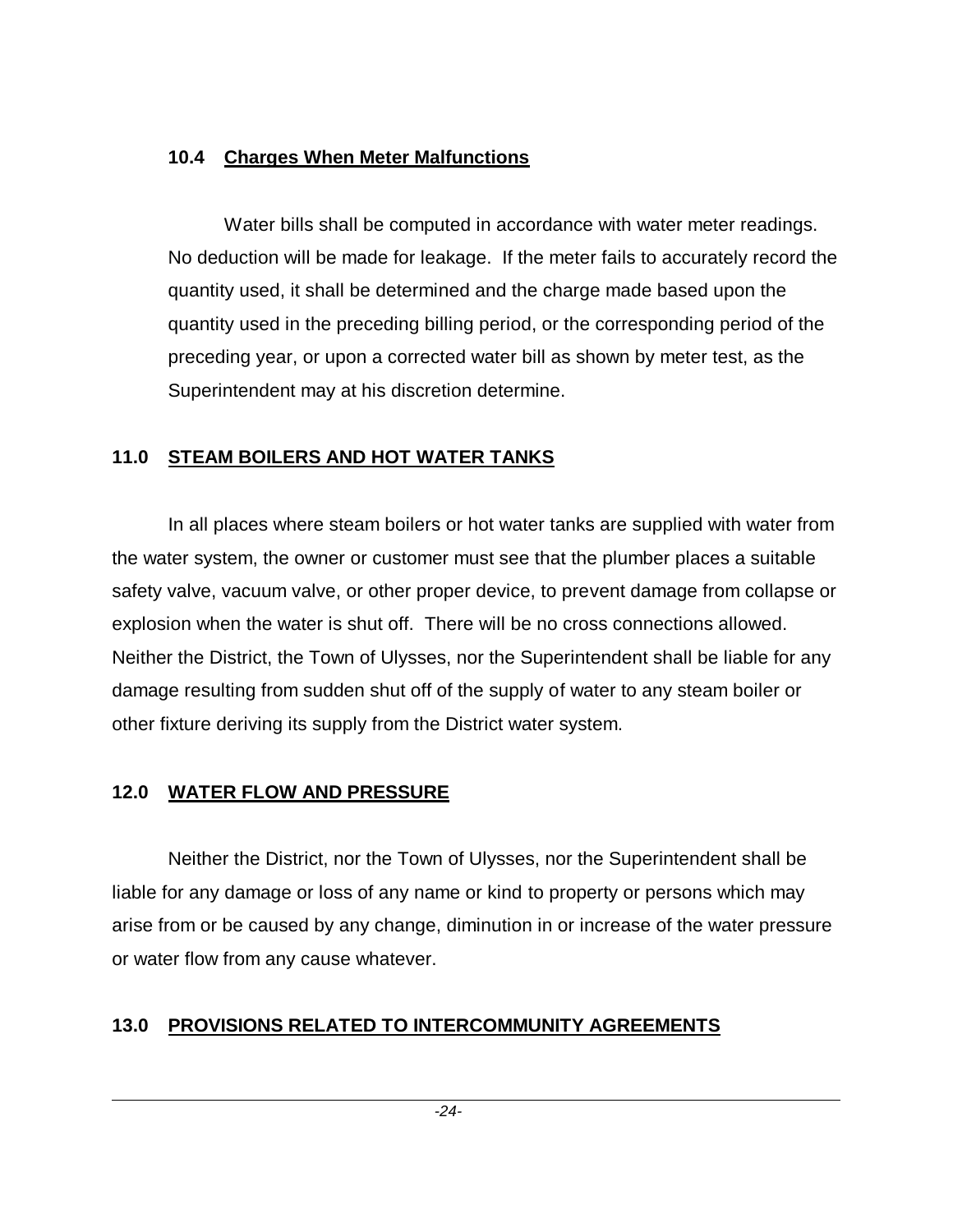### **13.1 Applicability of the Town of Ulysses/Town of Ithaca Agreement**

The Town of Ulysses, on behalf of the Town Water System, has entered into an agreement with the Town of Ithaca for supply of water and operation and maintenance of the District's water system. All persons and properties provided water service within the Service Area as defined in the Town of Ulysses/Town of Ithaca Agreement shall be subject to the terms and conditions of said Agreement, and any amendments thereto. Article 13.1 through and including Article 13.6 are applicable to all such parts of the Public Water System, and the requirements in those articles supersede any contradictory requirements in other Articles of this Law.

### **13.2 Town of Ithaca Rules Applicable**

The Town of Ithaca will sell water to customers of the Service Area (as defined in the Town of Ulysses/Town of Ithaca Agreement) in accordance with the requirements of Local Law # 1, 2003 and the Ulysses Standard Specifications and Details for Water Facilities, as they from time to time be amended.

## **13.3 Town of Ithaca's Approval of Improvements Required**

Any plans and specifications for replacements, additions, betterments and improvements to the water system shall be subject to the prior written approval of the Town of Ithaca, which approval shall not be unreasonably withheld.

## **13.4 Service within Areas of Extension**

Any extension of said Service Area shall service the entire area of such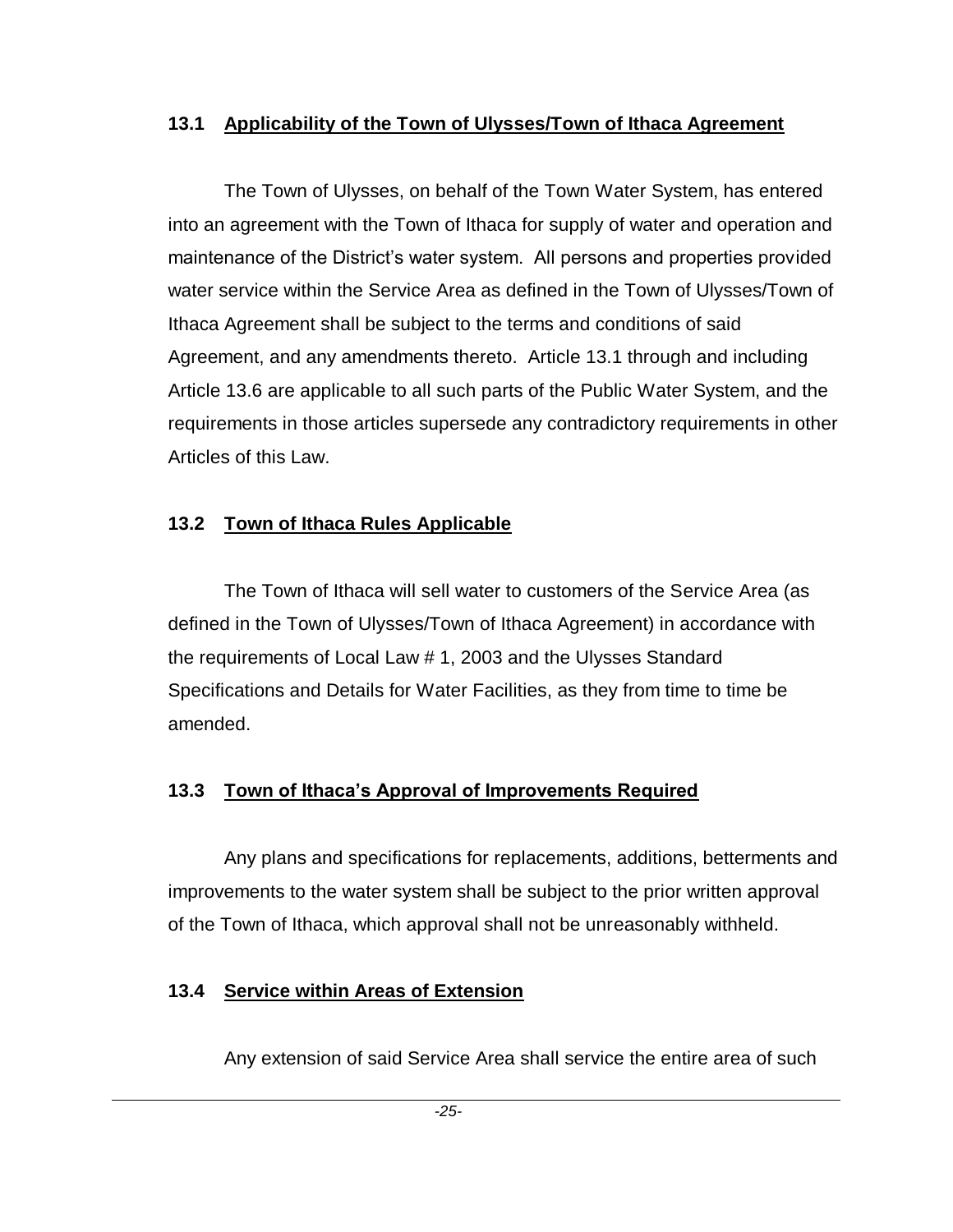extension and shall be made for the benefit of all who are able to be served within the area of any such extension.

# **13.5 Improvements Subject to the Town of Ulysses/Town of Ithaca Agreement**

Upon completion of any improvement to the water system, the improvement shall become subject to the terms of the Town of Ulysses/Town of Ithaca Agreement.

### **13.6 Service Connections Made By the Town of Ulysses**

The Town of Ulysses in accordance with the requirements of Local Law # 1, 2003, shall make all service connections and the Ulysses Standard Specifications and Details for Water Facilities as they from time to time may be amended.

# **14.0 ENFORCEMENT AND PENALTY**

# **14.1 Administrative Remedies**

# **14.1.1 Notification of Violation**

Whenever the Superintendent finds that any User has violated or is violating this Law, or any Permit, order, prohibition, limitation, or requirement permitted by this Law, the Superintendent may serve upon such person a written notice stating the nature of the violation. Within ten (10) calendar days of the date the Superintendent mails the notice, an explanation of the violation and the User thereof shall submit a plan for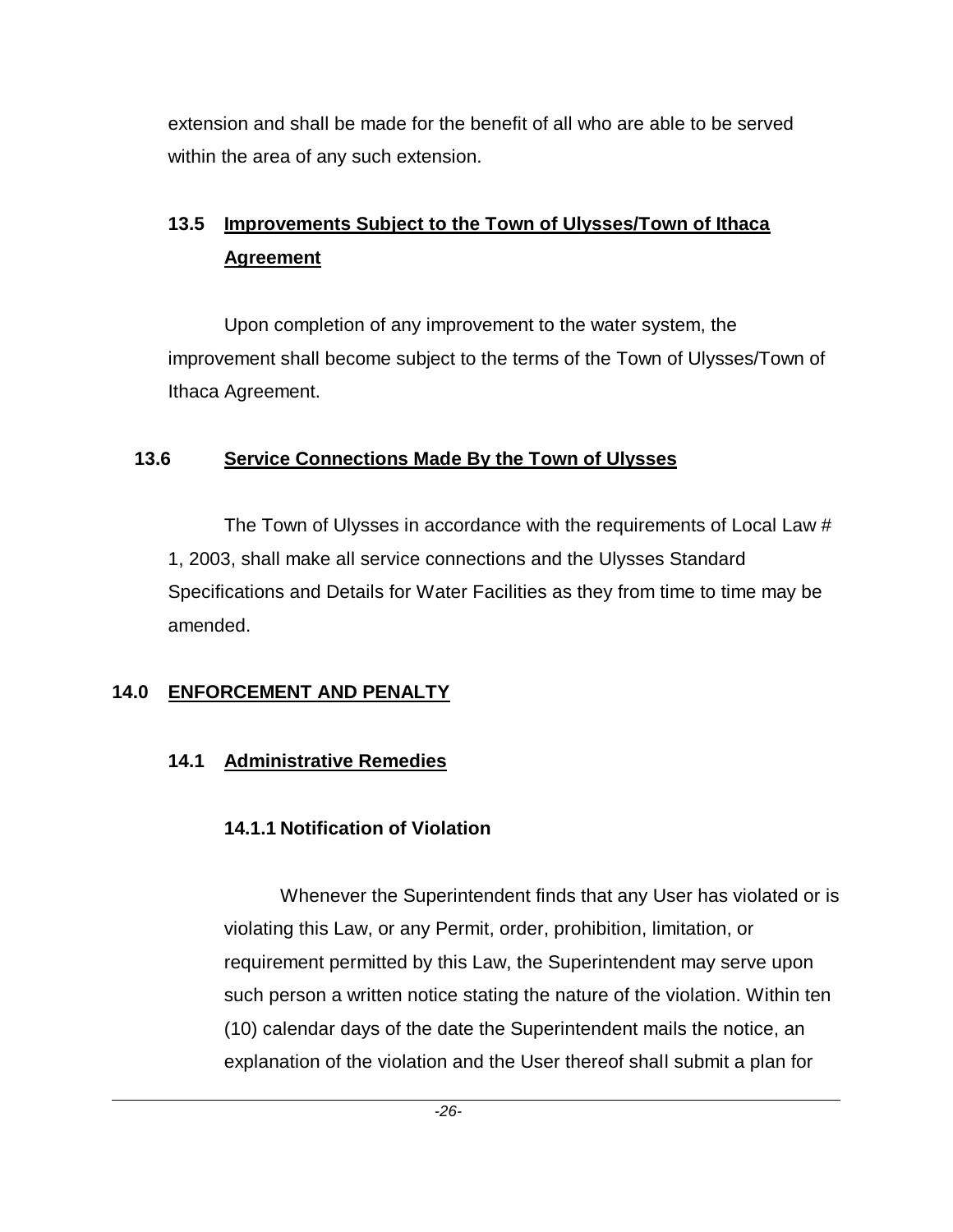the satisfactory correction and prevention to the Superintendent. The correction and prevention plan shall include specific actions. Submission of this plan in no way relieves the User of liability for any violations caused by the User before or after receipt of the Notice of Violation.

### **14.1.2 Consent Orders**

The Superintendent is hereby empowered to enter into Consent Orders, assurances of voluntary compliance, or other similar documents establishing an agreement with the User responsible for the noncompliance. Such orders shall include specific action to be taken by the User to correct the noncompliance within a time period also specified by the order.

## **14.1.3 Administrative or Compliance Orders**

When the Superintendent finds that a User has violated or continues to violate this Law or a Permit or administrative order issued there under, he/she may issue an administrative order to the User responsible at the direction of the Town Board, directing that, following a specified time period, water service shall be discontinued, severed and abated unless the violation is corrected and that there is no reoccurrence of the violation. Administrative orders may also contain such other requirements as might be reasonably necessary and appropriate to address the noncompliance.

The User may, within fifteen (15) calendar days of receipt of such order, petition the Superintendent to modify or suspend the order. Such petition shall be in written form and shall be transmitted to the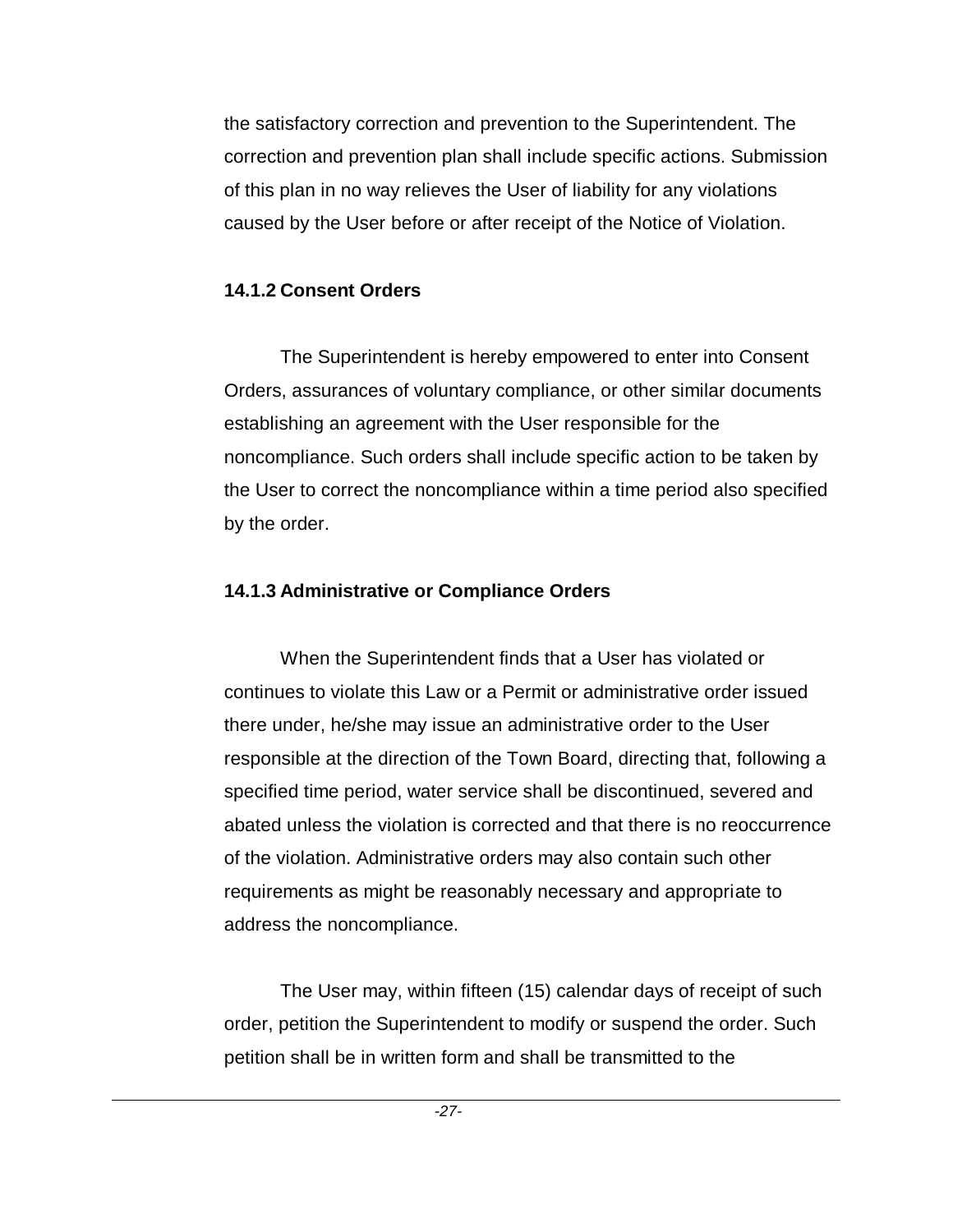Superintendent by registered mail. The Superintendent shall then:

- 1. Reject any frivolous petitions;
- 2. Modify or suspend the order; or
- 3. Order the petitioner to show cause in accordance with Section 14.1.8 and may as part of the show-cause notice request the User to supply additional information.
- 4. Accept the petition in full or in part.

# **14.1.4 Administrative Fines**

Notwithstanding any other section of this Law, any User who is found to have violated any provision of this Law, or permit or administrative order issued hereunder, shall, at the discretion of the Town Board, be fined in an amount not to exceed one thousand dollars (\$1,000.00) per violation. Each day on which noncompliance shall occur or continue shall be deemed a separate and distinct violation.

The User may, within fifteen (15) calendar days of notification of the Superintendent's notice of such fine, petition the Town Board to modify or suspend the order. Such petition shall be in written form and shall be transmitted to the Town Board by registered mail. The Town Board shall then:

1. Reject any frivolous petitions;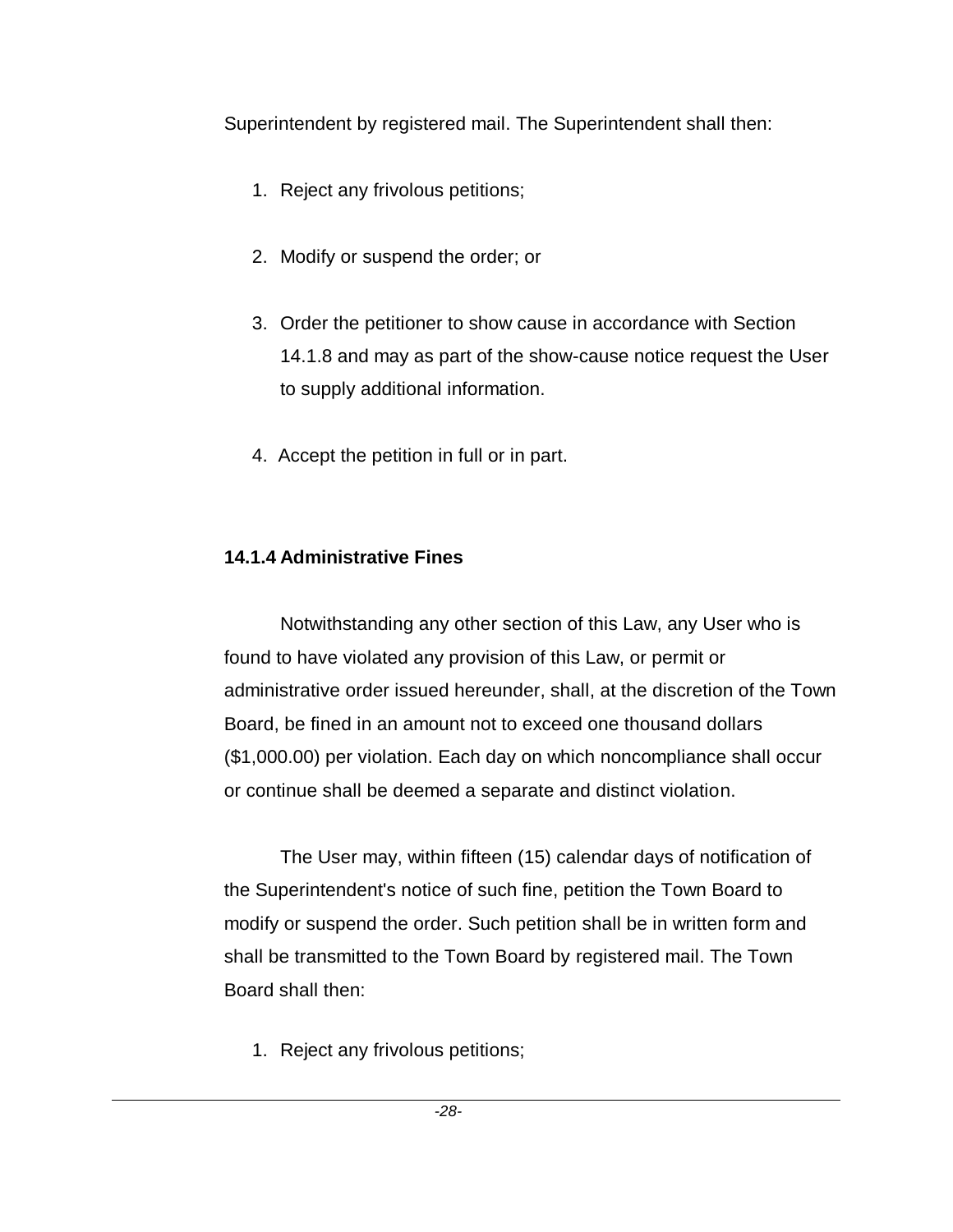- 2. Modify or suspend the fine; or
- 3. Order the petitioner to show cause in accordance with Section 14.1.8 and may as part of the show-cause notice request the User to supply additional information.
- 4. Accept the petition in full or in part.

# **14.1.5 Cease and Desist Orders**

When the Superintendent finds that a User has violated or continues to violate this Law or any permit or administrative order issued hereunder, the Town Board may issue an administrative order to cease and desist all such violations and direct those persons in noncompliance to:

- 1. Comply forthwith;
- 2. Take such appropriate remedial or preventive action as may be needed to properly address a continuing or threatened violation, including halting operations or terminating the service.

The User may, within fifteen (15) calendar days of the date the Town Board issues notification of such order, petition the Town Board to modify or suspend the order. Such petition shall be in written form and shall be transmitted to the Town Board by registered mail. The Town Board shall then:

1. Reject any frivolous petitions;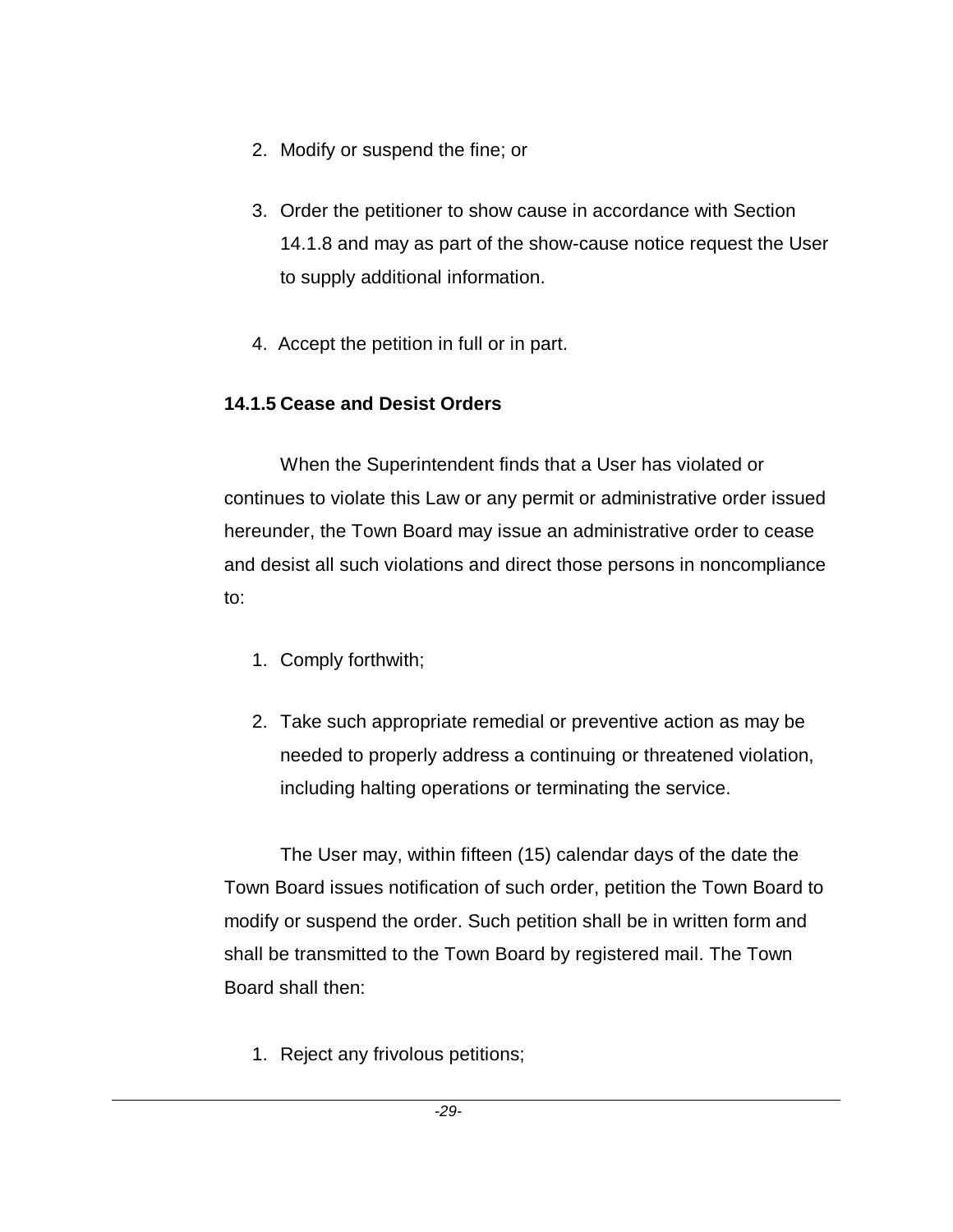- 2. Modify or suspend the order;
- 3. Order the petitioner to show cause in accordance with Section 14.1.8 and may as part of the show cause notice request the User to supply additional information.
- 4. Accept the petition in full or in part.

## **14.1.6 Termination of Permit**

Any User who violates the following conditions of this Law or a permit or administrative order, or any applicable State or Federal law, is subject to permit termination:

- 1. Violation of permit conditions or conditions of an administrative order;
- 2. Failure to terminate, relieve or remove a cross-connection;
- 3. Refusal of reasonable access to the User's premises for the purpose of inspection or monitoring; or
- 4. Failure to pay administrative fines, fees or user charges.

The User may, within fifteen (15) calendar days of the date the Town Board issues such notification, petition the Town Board to permit continued use of the service by the user. Such petition shall be in written form and shall be transmitted to the Superintendent by registered mail.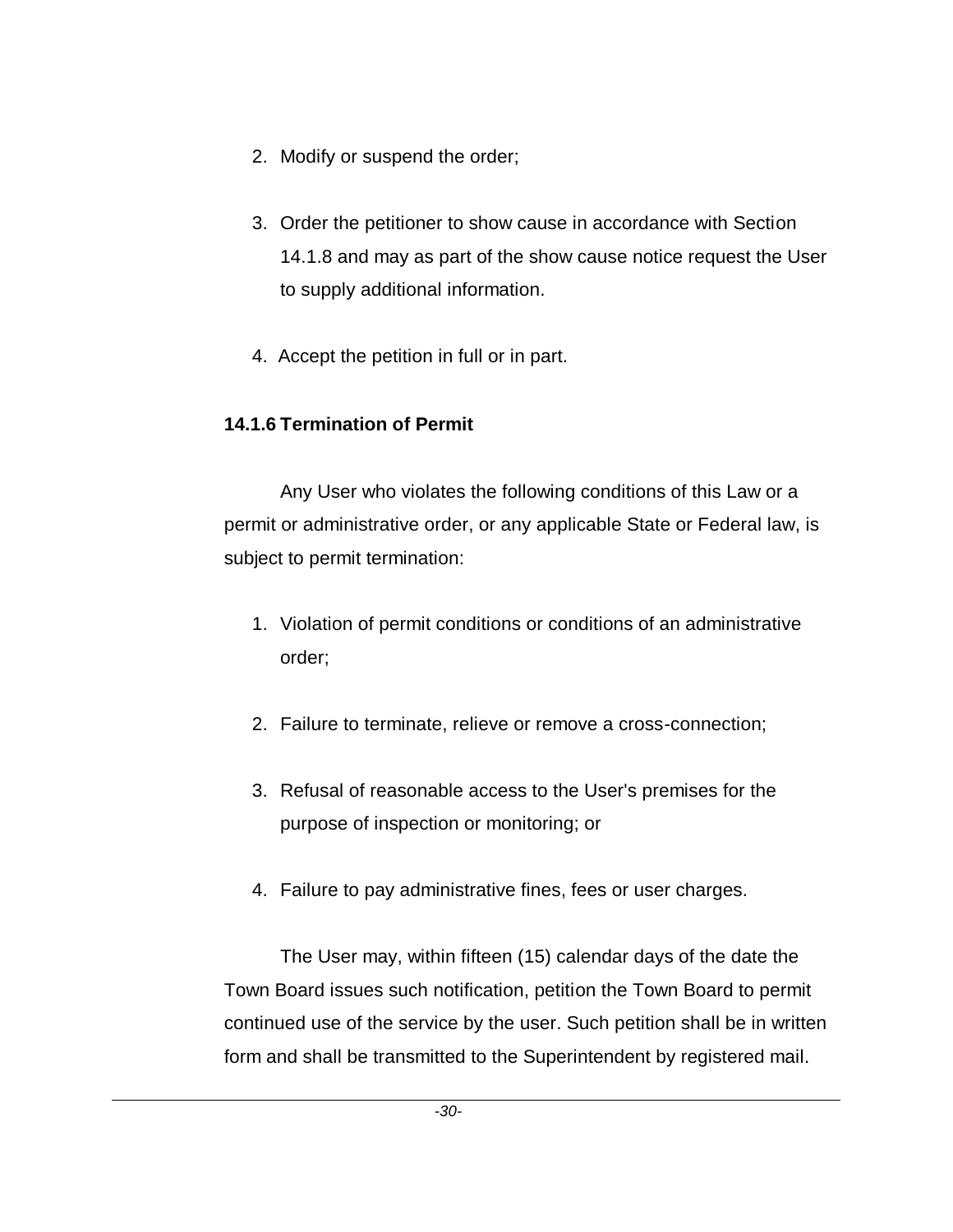The Town Board shall then:

- 1. Reject any frivolous petitions,
- 2. Order the petitioner to show cause in accordance with Section 14.1.8 and may as part of the show-cause notice request the User to supply additional information.

# **14.1.7 Water Supply Severance**

Whenever a User has violated or continues to violate the provisions of this Law or an order or permit issued hereunder, water service to the User may be severed and service will only recommence, at the User's expense, after satisfactorily demonstrating compliance or ability to comply.

The User may, within fifteen (15) calendar days of severance, petition the Superintendent to reconnect water supply service. Such petition shall be in written form and shall be transmitted to the Superintendent by registered mail. The Superintendent shall then:

- 1. Reject any frivolous petitions;
- 2. Reconnect the water supply; or
- 3. Order the petitioner to show cause in accordance with Section 14.1.8 and may as part of the show-cause notice request the User to supply additional information.
- 4. Accept the petition in full or in part.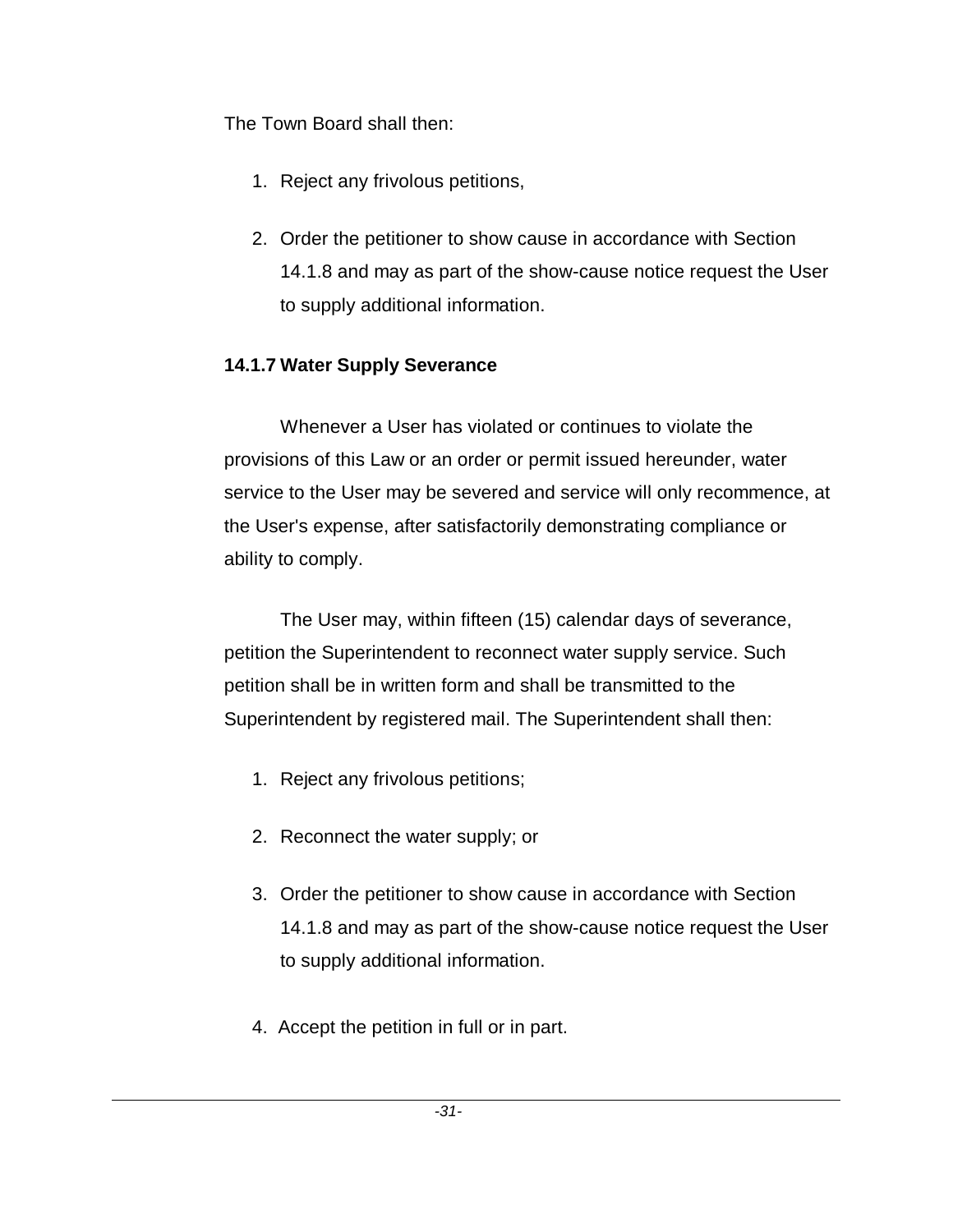#### **14.1.8 Show-Cause Hearing**

The Town Board may order any User appealing administrative remedies for violations of this Law to show cause, before the Town of Ulysses Town Board, why an enforcement action, initiated by the Superintendent, should not be taken. A notice shall be served on the User specifying the time and place of a hearing to be held by the Town of Ulysses Town Board regarding the violation, the reasons why the action is to be taken, the proposed enforcement action, and directing the User to show cause before the Town of Ulysses Town Board why the proposed enforcement action should not be taken. The notice of the hearing shall be served at least ten (10) calendar days before the hearing in accordance with Section 14.1.10 of this Article. Service shall be made on any principal or executive officer of a User's establishment or to any partner in a User's establishment or to Owner or Owner's occupant in the case of a residential service.

The Town of Ulysses Town Board may itself conduct the hearing, or may designate any of its members or any officer or employee of the Town of Ulysses to conduct the hearing and may:

- 1. Issue, in the name of the Town of Ulysses Town Board, notices of hearings requesting the attendance and testimony of witnesses, and the production of evidence relevant to any matter involved in such hearings.
- 2. Take the evidence.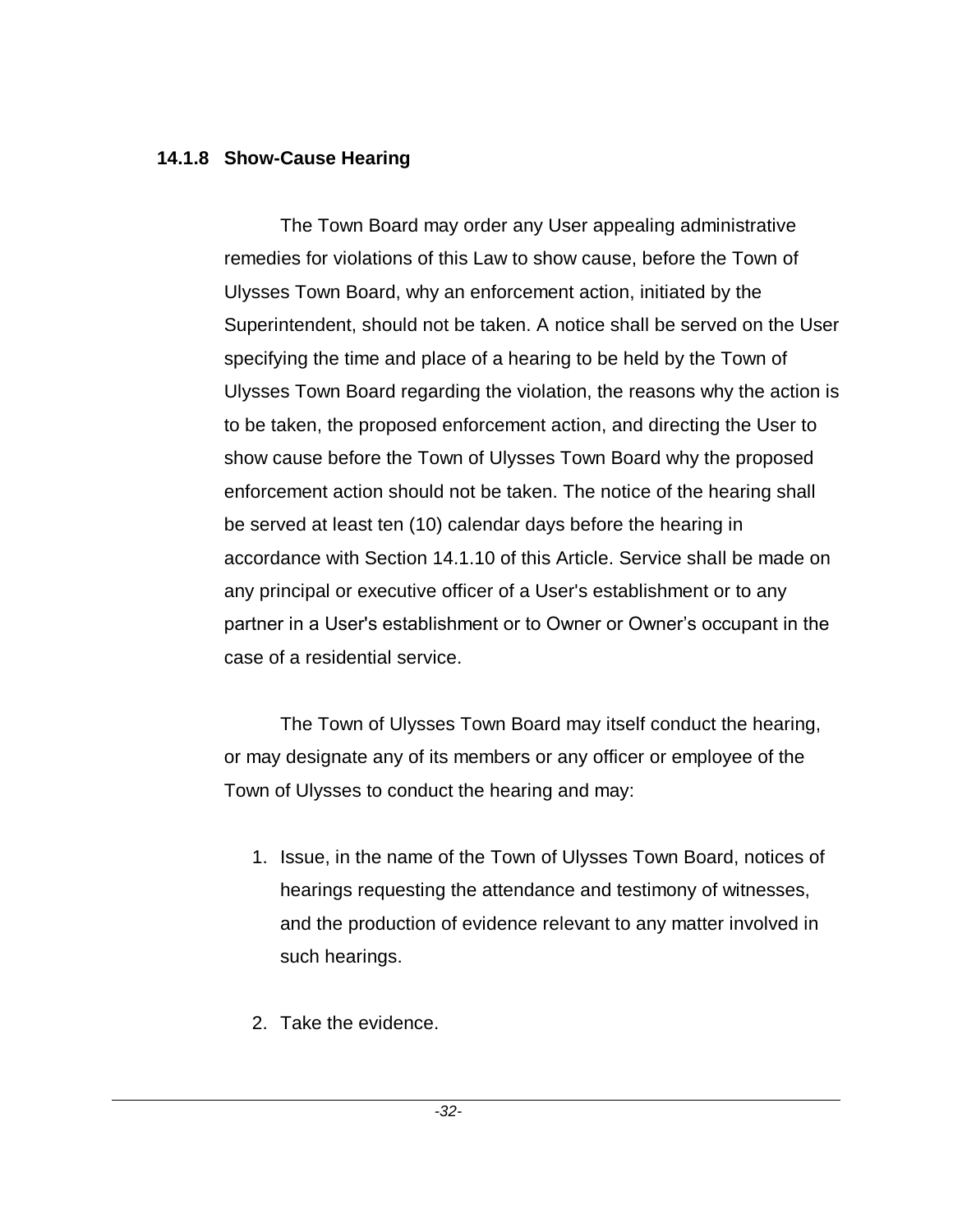- 3. Take sworn testimony.
- 4. Transmit a report of the evidence and hearing, including transcripts and other evidence, together with recommendations to the Town of Ulysses Town Board for action thereon.

After the Town of Ulysses Town Board has reviewed the evidence and testimony, it may order the user to comply with the Superintendent's order or fine, modify the Superintendent's order or fine, or vacate the Superintendent's order or fine.

### **14.1.9 Failure of User to Petition the Superintendent**

In the event the Superintendent issues any administrative order, terminates the User's permit, or makes any fine as set forth in this article, and the User fails, within the designated period of time set forth, to petition the Superintendent, as provided in appropriate sections of this article, the User shall be deemed in default and rights to contest the administrative order or fine shall be deemed waived.

### **14.1.10 Notice**

The notices, orders, petitions, or other notification which the User or Superintendent shall desire or be required to give pursuant to any sections of this Law shall be in writing and shall be served personally or sent by certified mail or registered mail, return receipt requested, postage prepaid, and the notice, order, petition, or other communication shall be deemed given upon its mailing as provided herein. Any notice, administrative order, or communication mailed to the User pursuant to the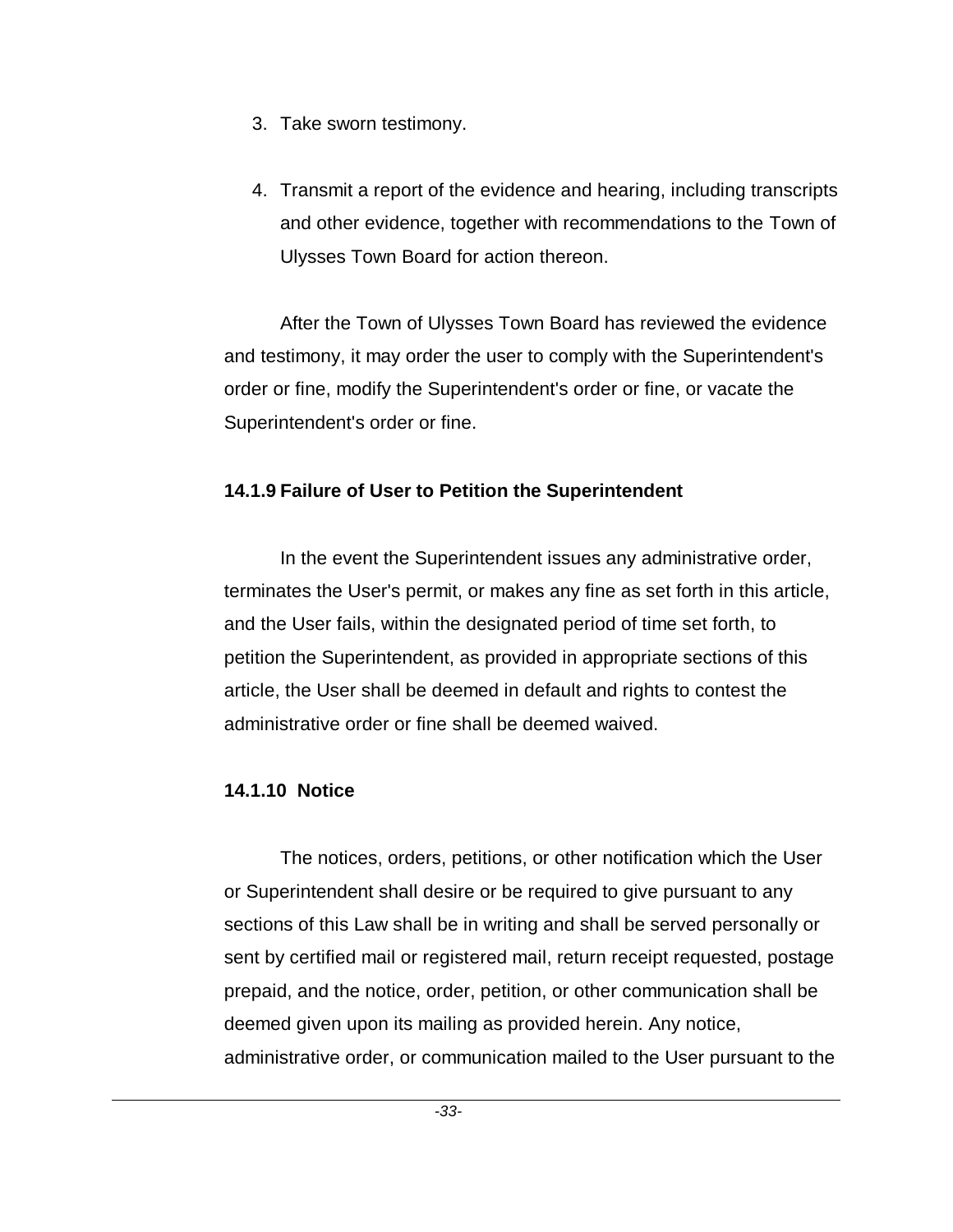sections of this Law shall be mailed to the User where the User's service is connected into District lines. Any notice, petition, or other communication mailed to the Superintendent shall be addressed and mailed to Town of Ulysses, 10 Elm Street, Trumansburg, NY 14886.

### **14.1.11 Right to Choose Multiple Remedies**

The Superintendent shall have the right, within the Superintendent's sole discretion, to utilize any one or more appropriate administrative remedies set forth in this Article. The Superintendent may utilize more than one administrative remedy established pursuant to this Article, and the Town Board may hold one show-cause hearing combining more than one enforcement action.

## **14.2 Judicial Remedies**

## **14.2.1 Civil Actions for Penalties**

Any person who violates any of the provisions of or who fails to perform any duty imposed by this Law, or any administrative order or determination of the Superintendent promulgated under this Law, or the terms of any permit issued hereunder, shall be liable to the Town of Ulysses for a civil penalty not to exceed one thousand dollars (\$1000) for each such violation, to be assessed after a hearing (unless the User waives the right to a hearing) held in conformance with the procedures set forth in this Article. Each violation shall be separate and distinct violation, and in the case of continuing violation, each day's continuance thereof shall be deemed a separate and distinct violation. Such penalty may be recovered in an action brought by the Town of Ulysses Attorney, or his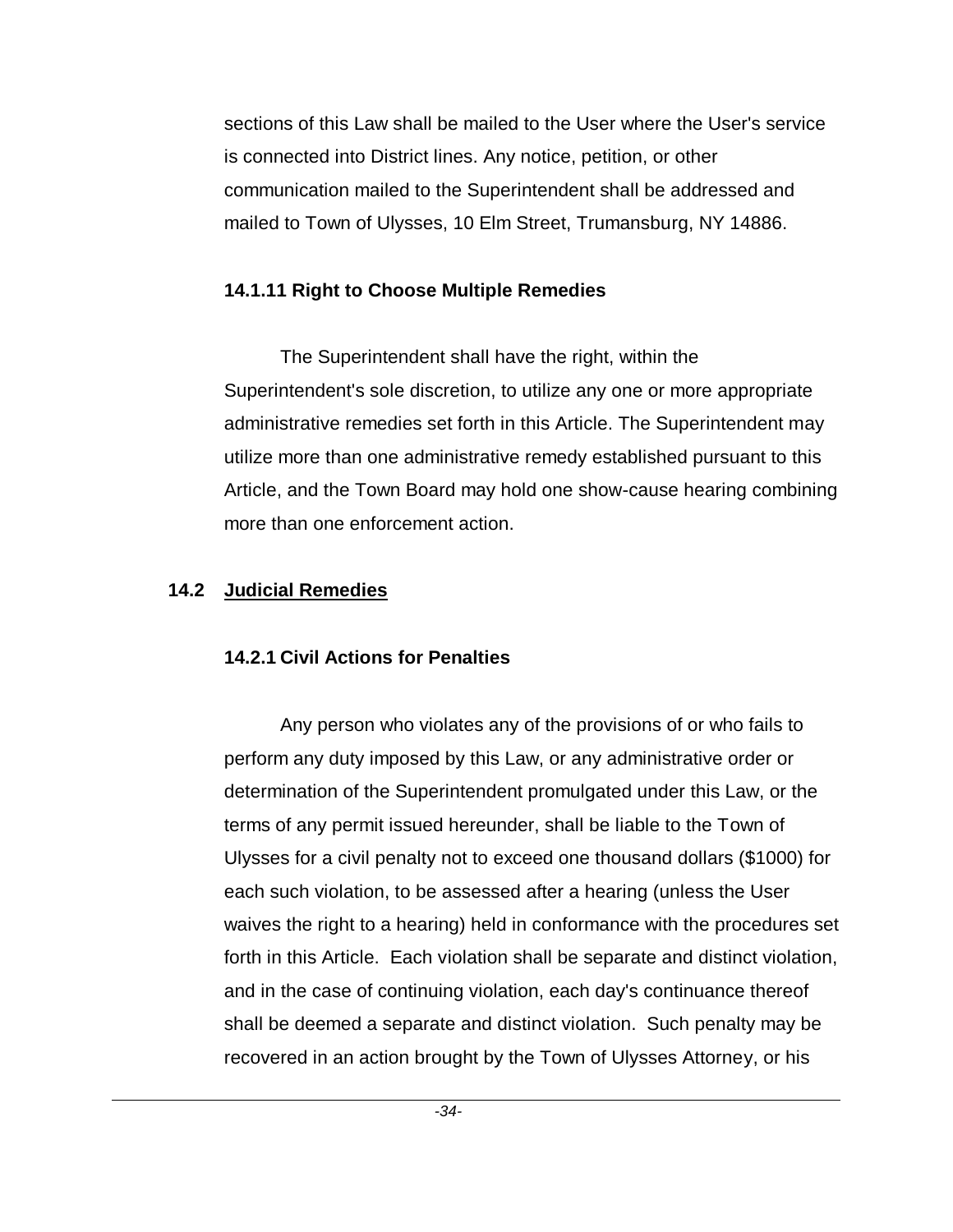designated attorney, at the request of the Superintendent in the name of the Town of Ulysses, in any court of competent jurisdiction giving preference to courts local to the Town of Ulysses. In addition to the above described penalty, the Superintendent may recover all damages incurred by the Town of Ulysses from any persons or Users who violate any provisions of this Law, or who fail to perform any duties imposed by this Law or any administrative order or determination of the Superintendent promulgated under this Law, or the terms of any permit issued hereunder. In addition to the above described damages, the Superintendent may recover all reasonable attorney's fees incurred by the Town of Ulysses in enforcing the provisions of this Article, including reasonable attorney's fees incurred in any action to recover penalties and damages, and the Superintendent may also recover court costs, and other expenses associated with the enforcement activities, including water sampling and monitoring expenses.

In determining the amount of civil penalty, the court shall take into account all relative circumstances, including, but not limited to the extent of harm caused by the violation, the magnitude and duration, any economic benefit gained through the User's violation, corrective actions by the User, the compliance history of the User, and any other relative factors as justice may require.

Such civil penalty may be released or compromised by the Superintendent before the matter has been referred to the Town of Ulysses Attorney, and where such matter has been referred to the Town of Ulysses Attorney, any such penalty may be released or compromised and any action commenced to recover the same may be settled and discontinued by the Town of Ulysses Attorney, with the consent of the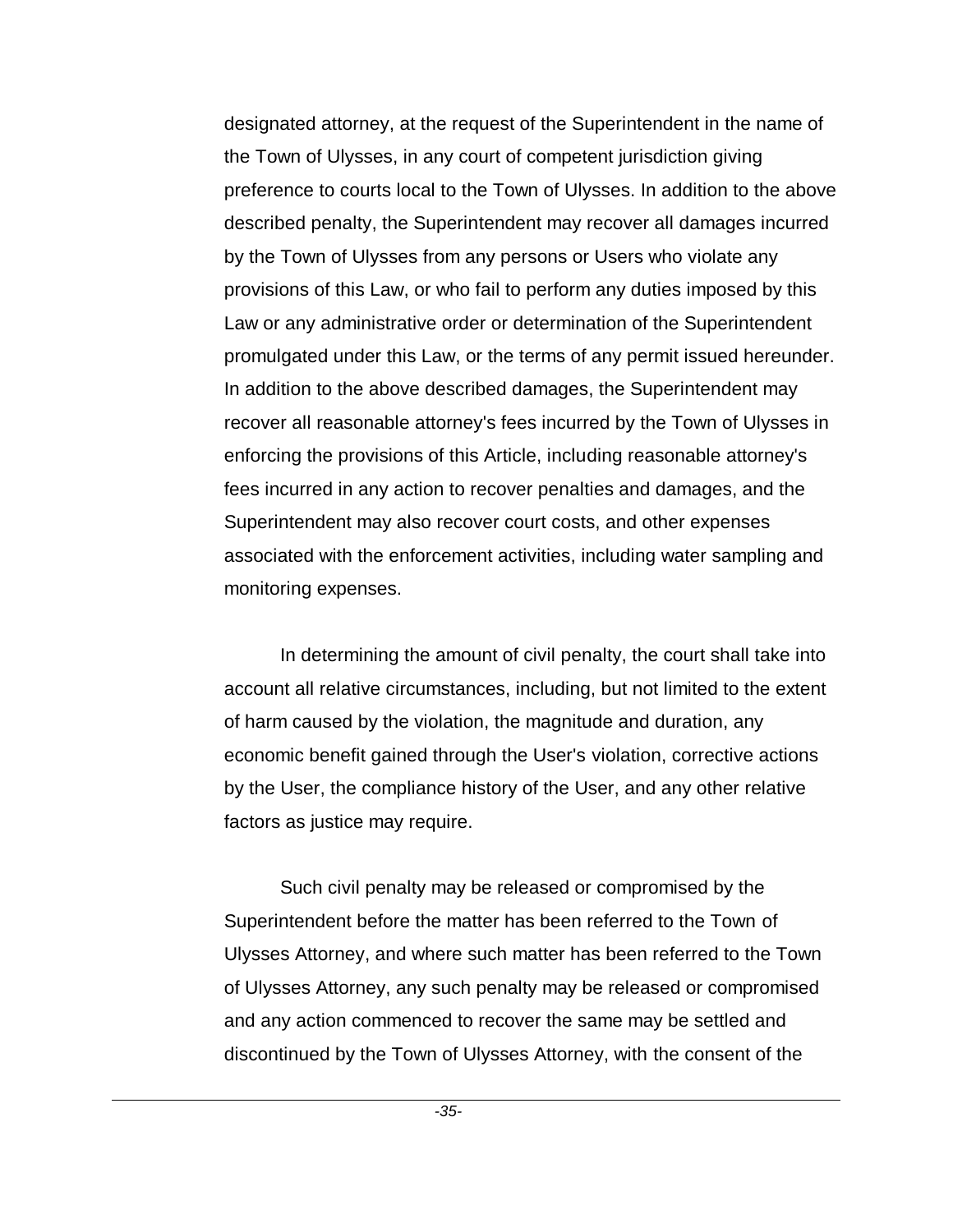Superintendent.

# **14.2.2 Court Orders**

In addition to the power to assess penalties as set forth in this Article, the Superintendent shall have the power, following the hearing held in conformance with the procedures set forth in this Article, to seek an order:

- 1. Suspending, revoking, or modifying the violator's Permit; or
- 2. Enjoining the violator from continuing the violation.

Any such court order shall be sought in an action brought by the Town of Ulysses Attorney, at the request of the Superintendent, in the name of the Town of Ulysses, in any court of competent jurisdiction giving precedence to courts local to the Town of Ulysses.

The Town of Ulysses Attorney, at the request of the Superintendent shall petition the Court to impose, assess, and recover such sums imposed according to this Article. In determining amount of liability, the Court shall take into account all relevant circumstances, including, but not limited to, the extent of harm caused by the violation, the magnitude and duration, any economic benefit gained through the User's violation, corrective actions by the User, the compliance history of the User, and any other factor as justice requires.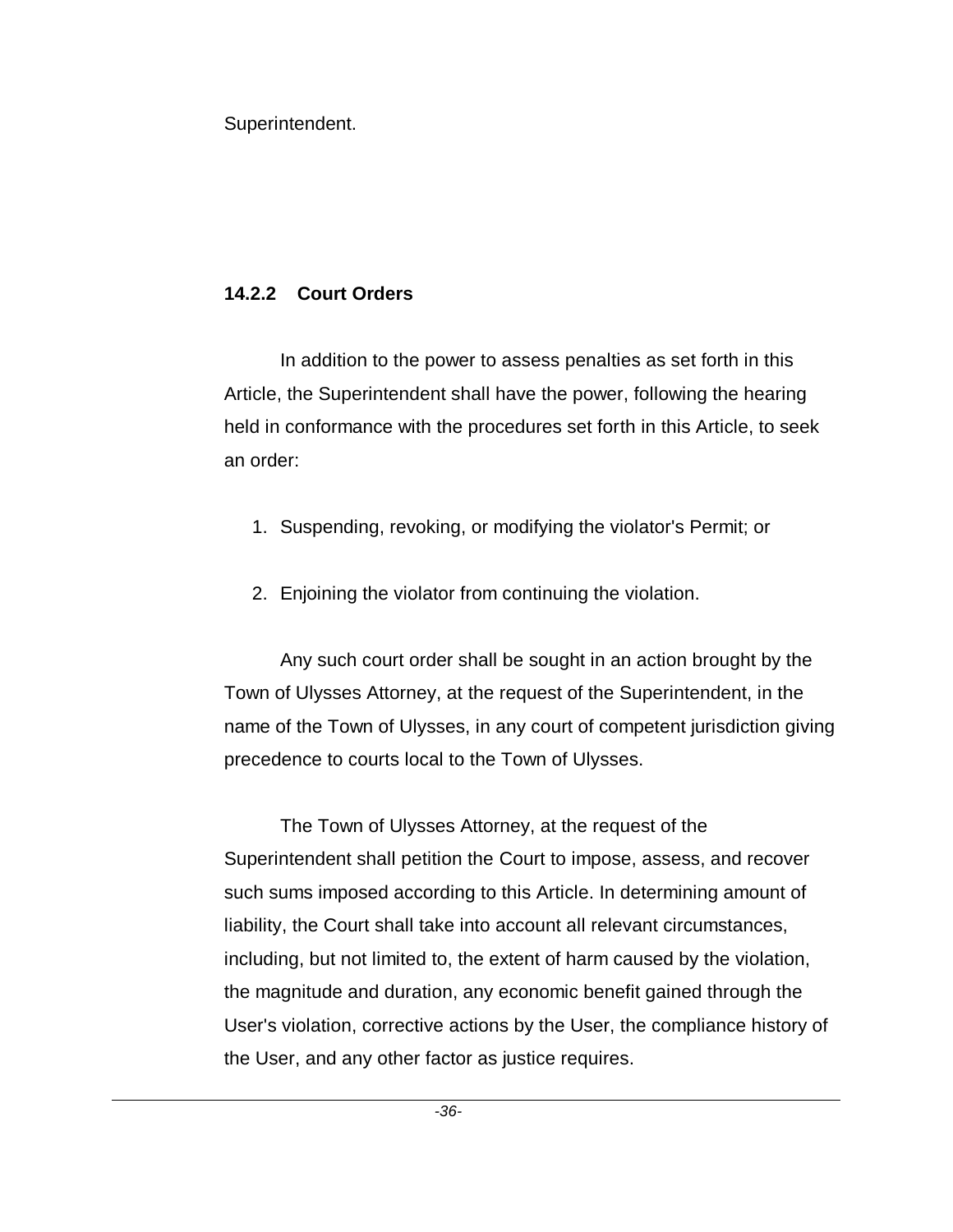#### **14.2.3 Criminal Penalties**

Any person who willfully violates any provision of this Law or any final determination or administrative order of the Superintendent made in accordance with this Article shall be guilty of a Class A Misdemeanor, and upon conviction thereof, shall be punished by a fine of not less than Five Hundred Dollars (\$500) nor more than One Thousand Dollars (\$1,000), or imprisonment not to exceed one (1) year or both. Each offense shall be a separate and distinct offense, and, in the case of a continuing offense, each day's continuance thereof shall be deemed a separate and distinct offense.

Any User who knowingly makes any false statements, representations, or certifications in any application, record, report, plan or other document filed or required to be maintained pursuant to this Law, or permit, or who falsifies, tampers with, or knowingly renders inaccurate any monitoring device or method required under this Law shall be guilty of a Class A Misdemeanor and, upon conviction, shall be punished by a fine of not more than One Thousand Dollars (\$1,000.00) per violation per day or imprisonment for not more than one (1) year or both.

No prosecution, under this Section, shall be instituted until after final disposition of a show-cause hearing, if any, was instituted.

### **14.2.4 Additional Injunctive Relief**

Whenever a User has violated or continues to violate the provisions of this Law or permit or order issued hereunder, the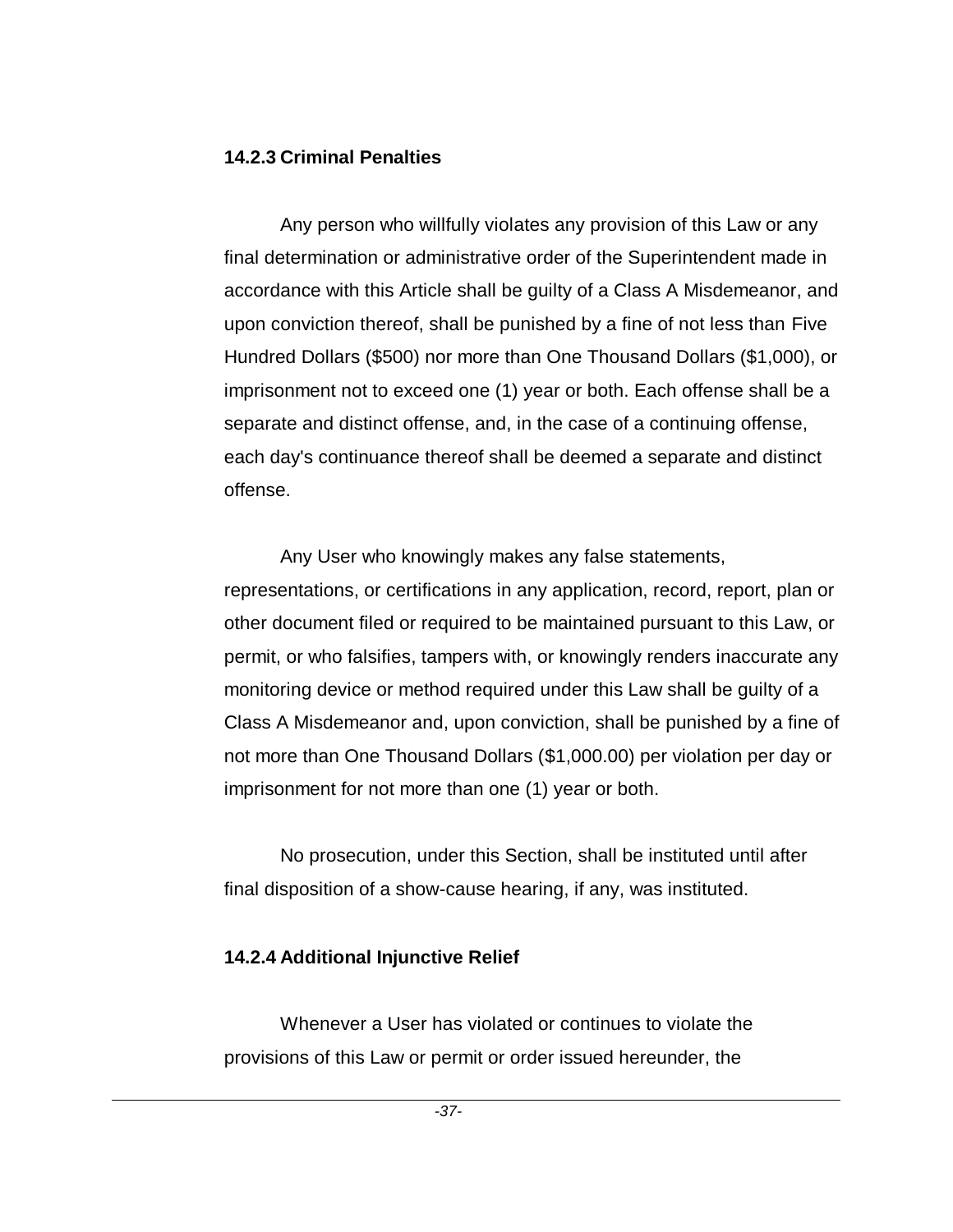Superintendent, through counsel may petition the Court, in the name of the Town of Ulysses, for the issuance of a preliminary or permanent injunction or both (as may be appropriate) which restrains the violation of, or compels the compliance with any order or determination there under by the Superintendent.

#### **14.2.5 Summary Abatement**

Notwithstanding any inconsistent provisions of this Law, whenever the Superintendent finds, after investigation, that any User is causing, engaging in, or maintaining a condition or activity which, in the judgment of the Superintendent, presents an imminent danger to the public health, safety, or welfare, or to the environment, or is likely to result in severe damage to the water system or the environment, and it therefore appears to be prejudicial to the public interest to allow the condition or activity to go unabated until notice and an opportunity for a hearing can be provided, the Superintendent may, without prior hearing, order such User by notice, in writing wherever practicable or in such other form as is necessary in his or her opinion to stop practices, and proscribe, to discontinue, abate, or alleviate such condition or activity, and thereupon such person shall immediately discontinue, abate, or alleviate such condition or activity; or where the giving of notice is impracticable, or in the event of a User's failure to comply voluntarily with an emergency order, the Superintendent may take all appropriate action to abate the violating condition. As promptly as possible thereafter, not to exceed fifteen (15) calendar days, the Superintendent shall provide the User an opportunity to be heard, in accordance with the provisions of this Article.